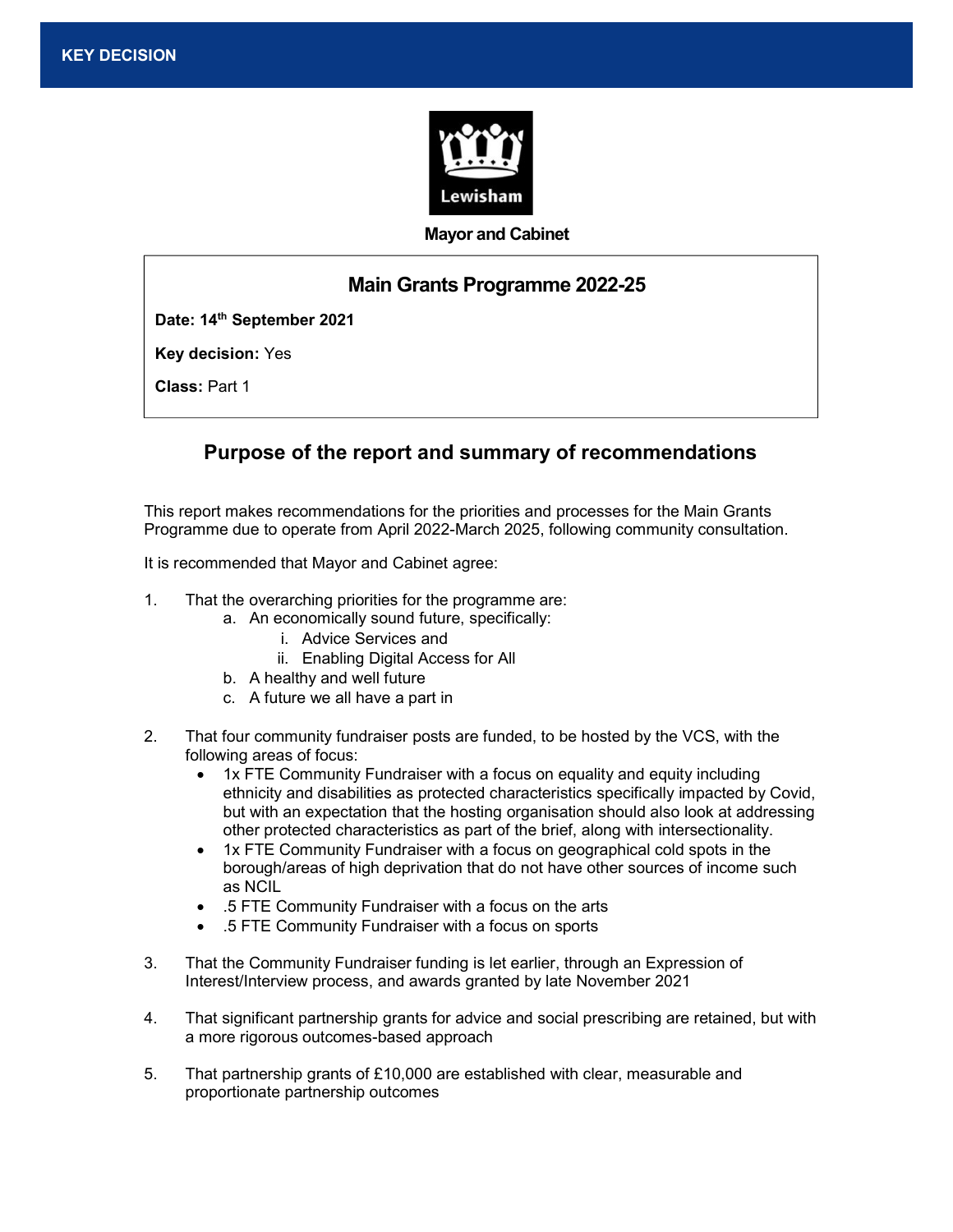- 6. That the approach to achieving equity in the Main Grants programme will be to focus grants on projects which benefit:
	- communities most impacted by Covid
	- people with protected characteristics specifically age, ethnicity, disability, sexual orientation and gender reassignment, and
	- seldom heard voices
- 7. Funding Black, Asian and Minority Ethnic infrastructure support that is tied to and works alongside the Community Fundraiser. The focus of the support will be capacity building to enable collaboration, enabling organisations to identify need, generate ideas for funding, and support to become sustainable.
- 8. That a separate grant programme for Arts and Culture organisations is run aligned to London Borough of Culture with the following strategic themes:
	- A healthy and well future
	- A greener future
	- A future we all have a part in
- 9. That the art and culture funding programme funds the following activities: Funding a cultural anchor organisation to:
	- Provide sector leadership
	- Co-ordinate consortium funding bids
	- Support emerging artists
	- Nurture partnerships

Funding for organisations to address barriers to cultural participation focusing on:

- Ethnic diversity
- Disability
- Economic disadvantage
- Age (young people and older people)

One off funding to deliver projects around key themes:

- Increasing participation
- Addressing the climate emergency
- Celebrating diversity
- Promoting equality and fairness of opportunity

Address inequalities in the cultural workforce through

- Bursary funding for emerging artists
- Broadway Theatre associate artists
- Employment and training programmes
- Support for cultural and creative enterprise growth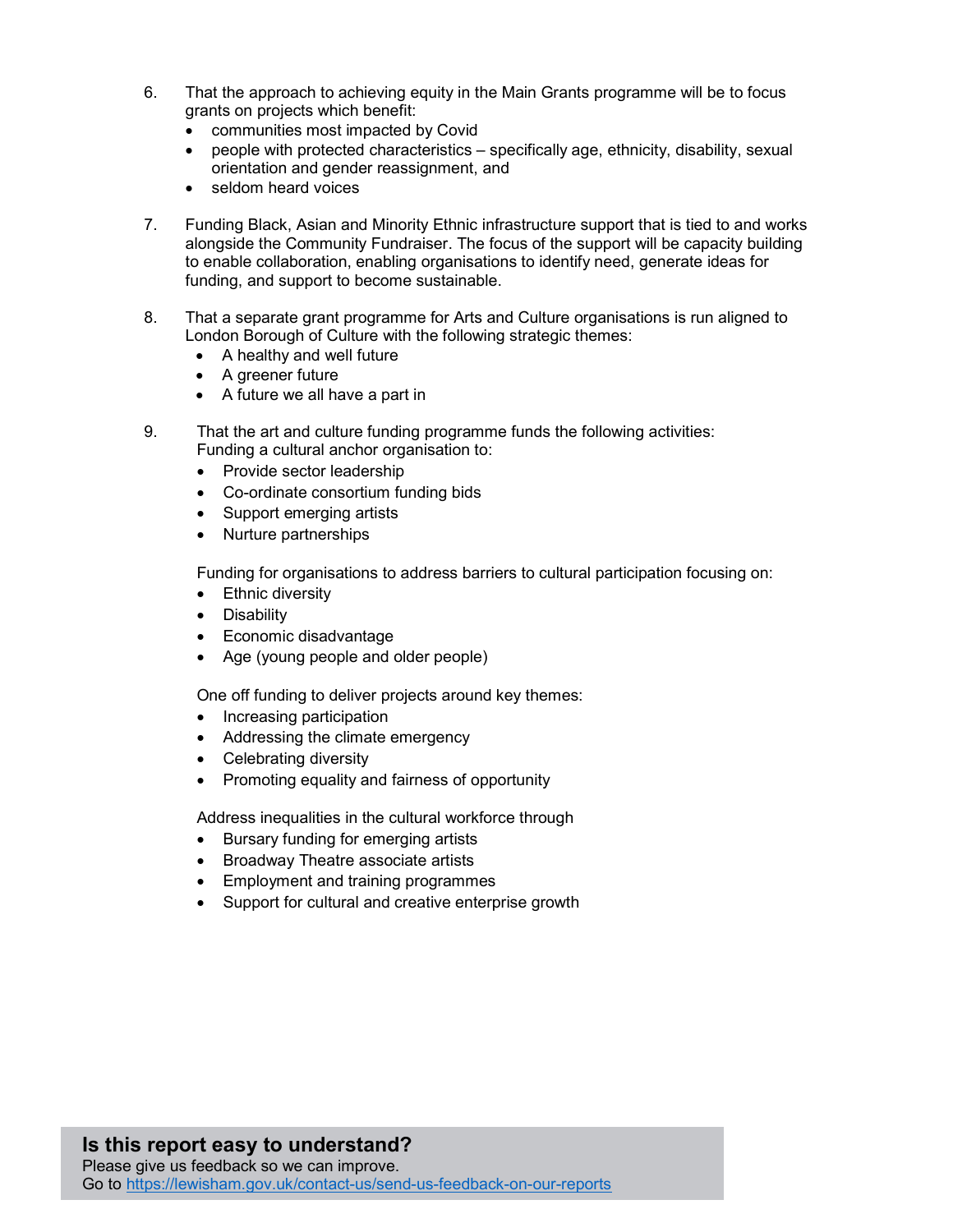

# 1. Summary

- 1.1 Lewisham Council's most recent Main Grants programme was let in 2019, with agreements due to end at the end of March 2022. In May 2021, a full consultation with the voluntary and community sector (VCS) was launched, with the purpose of identifying local views on priorities for the new programme which is due to start in April 2022, taking into account learning as Lewisham enters the post pandemic period. The consultation sought views on the following three revised priorities:
	- An economically sound future (specifically Advice Services and Enabling Digital Access for All)
	- A healthy and well future
	- A future we all have a part in
- 1.2 The consultation also incorporated a suggestion that organisations should be able to bid for funds to employ community fundraisers to raise funds for initiatives with a designated focus, including:
	- Equality
	- Sports, arts and culture
	- Geographical "cold spots" in the borough
- 1.3 The consultation also sought feedback on:
	- Funding of significant partners
	- Partnership grants
	- A specific arts grant programme aligned to London Borough of Culture

### Is this report easy to understand?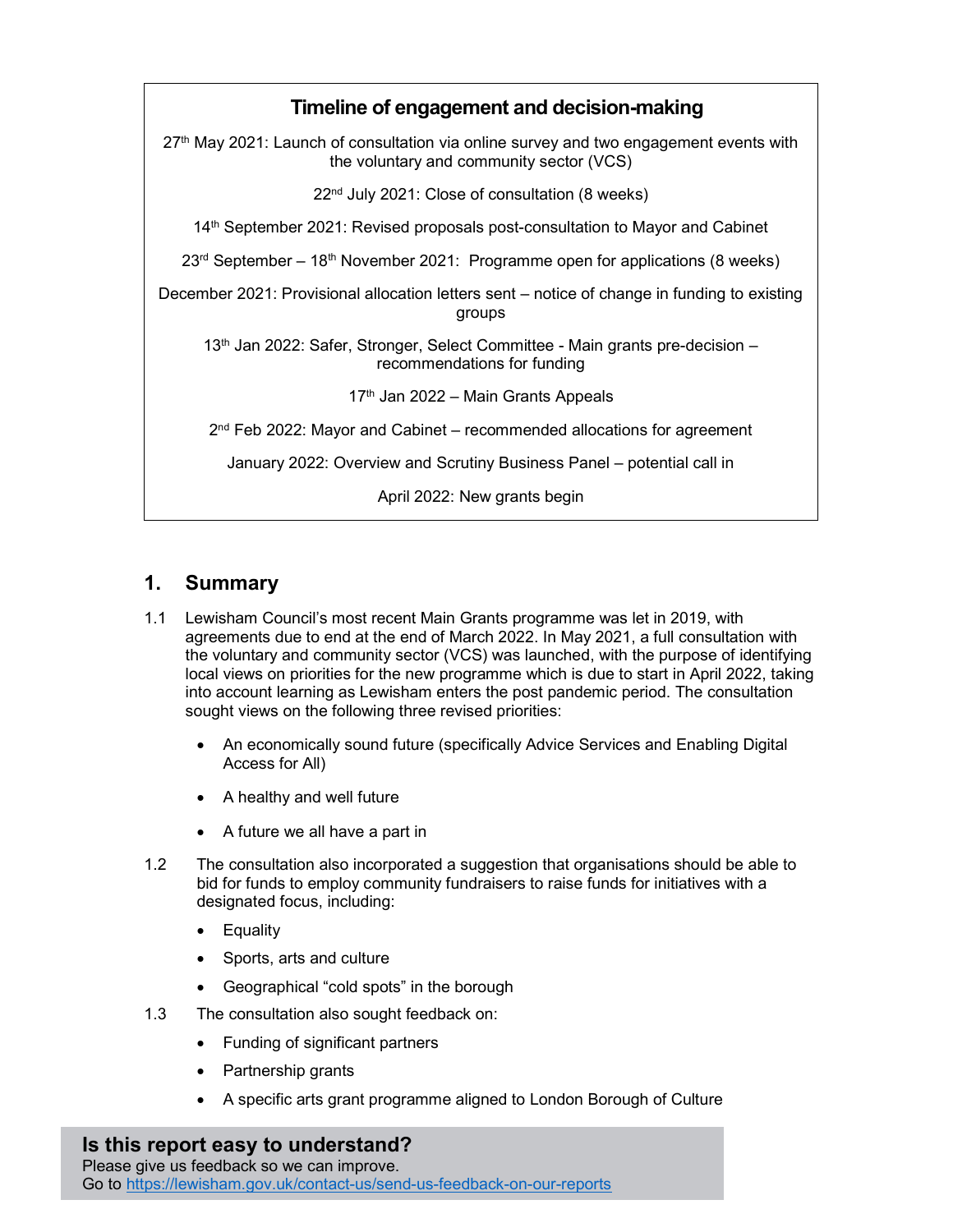- Equalities and equity
- 1.4 The consultation concluded on 22<sup>nd</sup> July and having reviewed responses to the online survey, meetings with service users and discussions with the VCS, we are reccomending the criteria and process by which the 2022-25 main grants programme will be let.

# 2. Recommendations

- 2.1 It is recommended that Mayor and Cabinet agree the following priorities and processes for the main grants programme 2022-2025:
- 2.2 That the overarching priorities for the programme are:
	- a. An economically sound future, specifically:
		- iii. Advice Services and
		- iv. Enabling Digital Access for All
		- b. A healthy and well future
		- c. A future we all have a part in
- 2.3 That 4 Community Fundraiser posts are funded, to be hosted by the VCS, with the following areas of focus:
	- 1x FTE Community Fundraiser with a focus on equality and equity including ethnicity and disabilities as protected characteristics specifically impacted by Covid, but with an expectation that the hosting organisation should also look at addressing other protected characteristics as part of the brief, along with intersectionality
	- 1x FTE Community Fundraiser with a focus on geographical cold spots in the borough/areas of high deprivation that do not have other sources of income such as NCIL
	- .5 FTE Community Fundraiser with a focus on the arts
	- .5 FTE Community Fundraiser with a focus on sports
- 2.4 That the Community Fundraiser funding is let earlier, through an Expression of Interest/Interview process, and awards granted by late November 2021
- 2.5 That significant partnership grants for advice and social prescribing are retained, but with a more rigorous outcomes-based approach
- 2.6 That partnership grants of £10,000 are established with clear, measurable and proportionate partnership outcomes
- 2.7 That the approach to achieving equity in the Main Grants programme will be to focus grants on projects which benefit:
	- communities most impacted by Covid
	- people with protected characteristics specifically age, ethnicity, disability, sexual orientation and gender reassignment, and
	- seldom heard voices
- 2.8 Funding Black Asian and Minority Ethnic infrastructure support that is tied to and works alongside the Community Fundraiser. The focus of the support will be capacity building focused on collaboration, enabling organisations to identify need, generate ideas for funding, and support to become sustainable.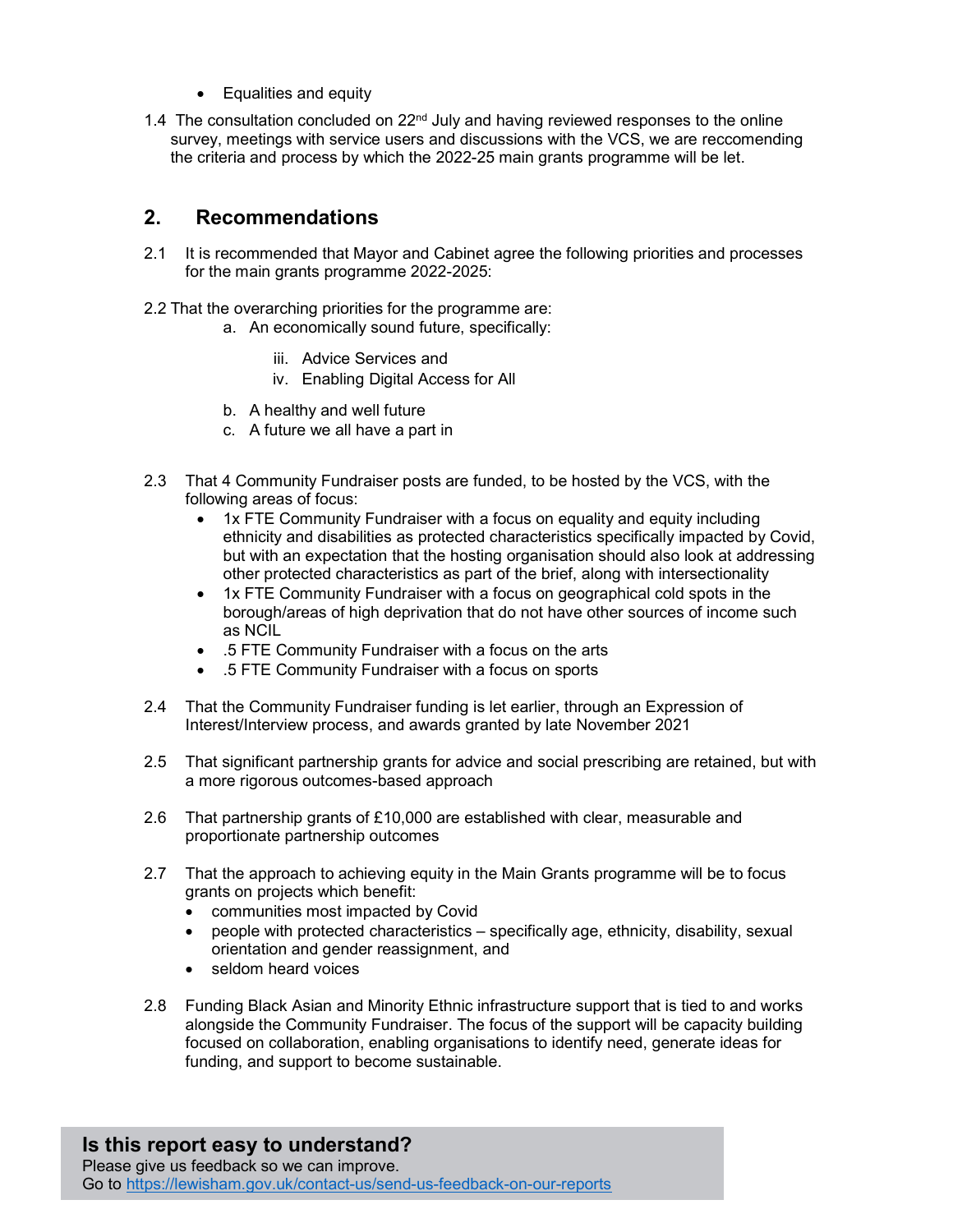- 2.9 That a separate grant programme for Arts and Culture organisations is run aligned to London Borough of Culture with the following strategic themes:
	- A healthy and well future
	- A greener future
	- A future we all have a part in

2.11 Additionally that the art and culture funding programme funds the following activities:

- 1. Funding a cultural anchor organisation to:
	- Provide sector leadership
	- Co-ordinate consortium funding bids
	- Support emerging artists
	- Nurture partnerships
- 2. Funding for organisations to address barriers to cultural participation focusing on:
	- Ethnic diversity
	- Disability
	- Economic disadvantage
	- Age (young people and older people)
- 3. One off funding to deliver projects around key themes:
	- Increasing participation
	- Addressing the climate emergency
	- Celebrating diversity
	- Promoting equality and fairness of opportunity
- 4. Address inequalities in the cultural workforce through
	- Bursary funding for emerging artists
	- Broadway Theatre associate artists
	- Employment and training programmes
	- Support for cultural and creative enterprise growth

## 3. Policy Context

- 3.1 As noted in the 2020/21 budget, the Council's strong and resilient framework for prioritising action has served the organisation well in the face of austerity and on-going cuts to local government spending. This continues to mean, that even in the face of the most daunting financial challenges facing the Council and its partners, we continue to work alongside our communities to achieve more than we could by simply working alone.
- 3.2 It remains clear that the Council cannot do all that it once did, nor meet all those expectations that might once have been met, for we are in a very different financial position than just a decade ago. Severe financial constraints have been imposed on Council services with cuts to be made year on year on year, and this on-going pressure is addressed in the 2021/22 budget report to Mayor and Cabinet, incorporating further budget cuts for 2021/22 and noting the continued outlook for austerity to at least 2023/24. This is pending the Fair Funding Review (FFR) and Business Rates Retention (BRR) consultations now due to conclude for 2022/23 at the earliest.
- 3.3 In addition to the ongoing pressures faced by the Council, over the past year, the Council's business, and the day to day lives of Lewisham's residents, has been turned on its head. In March 2020, Council activity simultaneously ground to a halt and

#### Is this report easy to understand? Please give us feedback so we can improve. Go to https://lewisham.gov.uk/contact-us/send-us-feedback-on-our-reports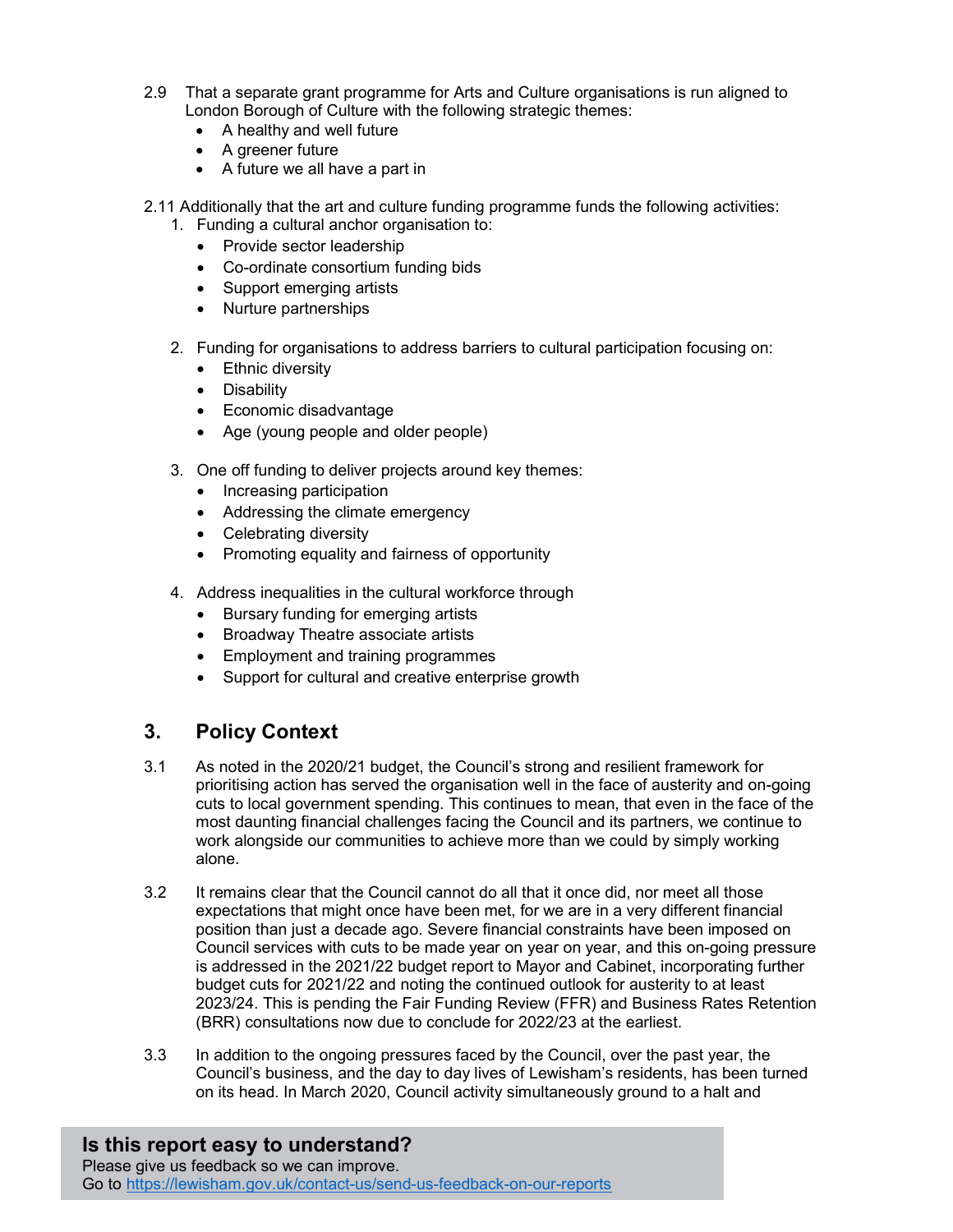ramped up in equal measure. With many traditional services wound down almost overnight and a new, urgent focus on critical COVID response services the Council's staff, Councillors and partners faced new demands, challenges, pressures and opportunities

- 3.4 The Council's finances have been severely affected by the ongoing pandemic. The cost of coronavirus for Lewisham is estimated to be over £60m this year and, with the risk of a return of high levels of infections and further restrictions imposed, the impacts will continue into 2021/22. How these costs will be funded in this financial year (2021/22) and the budget pressures for future years will be met is not clear.
- 3.5 As such, in the midst of the COVID response we have had to begin the long, difficult process of identifying cuts of at least £40m for the next three years (to April 2024) with up to £24m to be cut in 2021/22 alone. In this context it has been agreed by Mayor and Cabinet that the budget for the main grants (excluding contribution from the Better Care Fund) will be cut by £800,000 (approximately one third) from 1 April 2022.
- 3.6 Lewisham's recovery from coronavirus will be underpinned by the following anchoring principles which will be at the heart of all decision-making, planning and action over the coming months:
	- Tackling widening social, economic and health inequalities;
	- Protecting and empowering our most vulnerable residents;
	- Ensuring the Council's continued resilience, stability and sustainability;
	- Enabling residents to make the most of Lewisham the place; and
	- Collaborating and working together with our communities and partnership across the borough.
- 3.7 Lewisham Council's Corporate Strategy, developed in 2018, agreed the following priorities for supporting our residents:
	- Open Lewisham
	- Tackling the housing crisis
	- Giving children and young people the best start in life
	- Building an inclusive local economy
	- Delivering and defending: health, social care and support
	- Making Lewisham greener
	- Building safer communities
- 3.8 The Council has also reflected on what has worked well and what hasn't worked so well over the pandemic, learning from it, nurturing and developing the new relationships and community networks that have built up and recognising things that stand in the way of a future where we can all benefit equally from what Lewisham and London has to offer
- 3.9 This has led to the development of four themes which will focus our efforts on building a future for all residents – we are Lewisham, and this is our future. The themes are based on evidence of what our residents' need – from all the rich data gathered and analysed during the pandemic, and residents' experiences in their own words as part of the Voices of Lewisham project. They are:
	- An economically sound future
	- A healthy and well future
	- A greener future
	- A future we all have a part in

### Is this report easy to understand? Please give us feedback so we can improve. Go to https://lewisham.gov.uk/contact-us/send-us-feedback-on-our-reports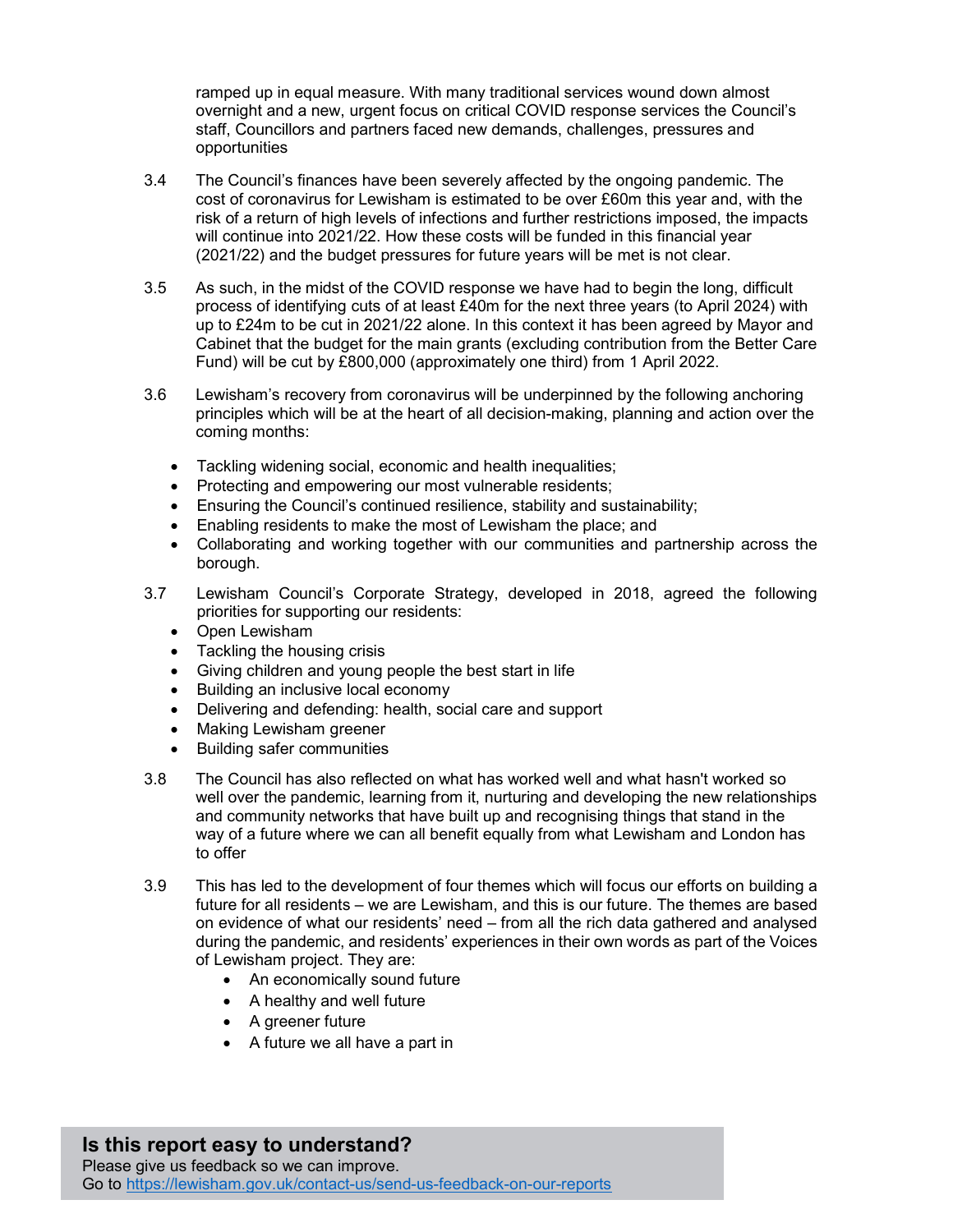3.10 We are also proud of our place and our role in London and you can see the Mayor of London's nine recovery missions clearly in our four strategic recovery themes:



3.11 The delivery of each of these themes will be supported by the activities of our residents through local community action, both formally organised and otherwise.

## 4. Background to the Main Grants consultation

- 4.1 Lewisham Council has funded the Voluntary and Community Sector (VCS) through a Main Grants programme for over 20 years, in 3-year funding cycles. The programme was last fully let in 2019 following a full consultation on priorities. The Main Grants programme retained the 4 themes that had been the basis of the programme in 2015. These are:
	- Strong and Cohesive Communities
	- Communities that Care
	- Access to Advice Services
	- Widening Access to Arts and Sports
- 4.2 The 2019-2021 Main Grants programme allocation totals £3,064,308 per year made up of £2,636,308 core Council funding and £428,000 from the Better Care Fund (BCF).
- 4.3 Due to the impact of COVID and wider financial pressures the Council is having to cut at least £40m from its budget in the next three years (to April 2024) with up to £24m being cut in 2021/22 alone. In this context the budget for the Main Grants will be reduced by £800,000 from 1<sup>st</sup> April 2022. However, support for voluntary and community sector groups remains a core priority for Lewisham Council and, in partnership with the NHS, we will continue to invest £2,361,308 per annum through the Main Grants programme.
- 4.4 In order to set the priories for this spend the Council has undertaken a thorough review of all of the available evidence on the impact of COVID and the needs of the borough during the recovery phase.
- 4.5 We have consulted on replacing the current Main Grants priorities with new ones in line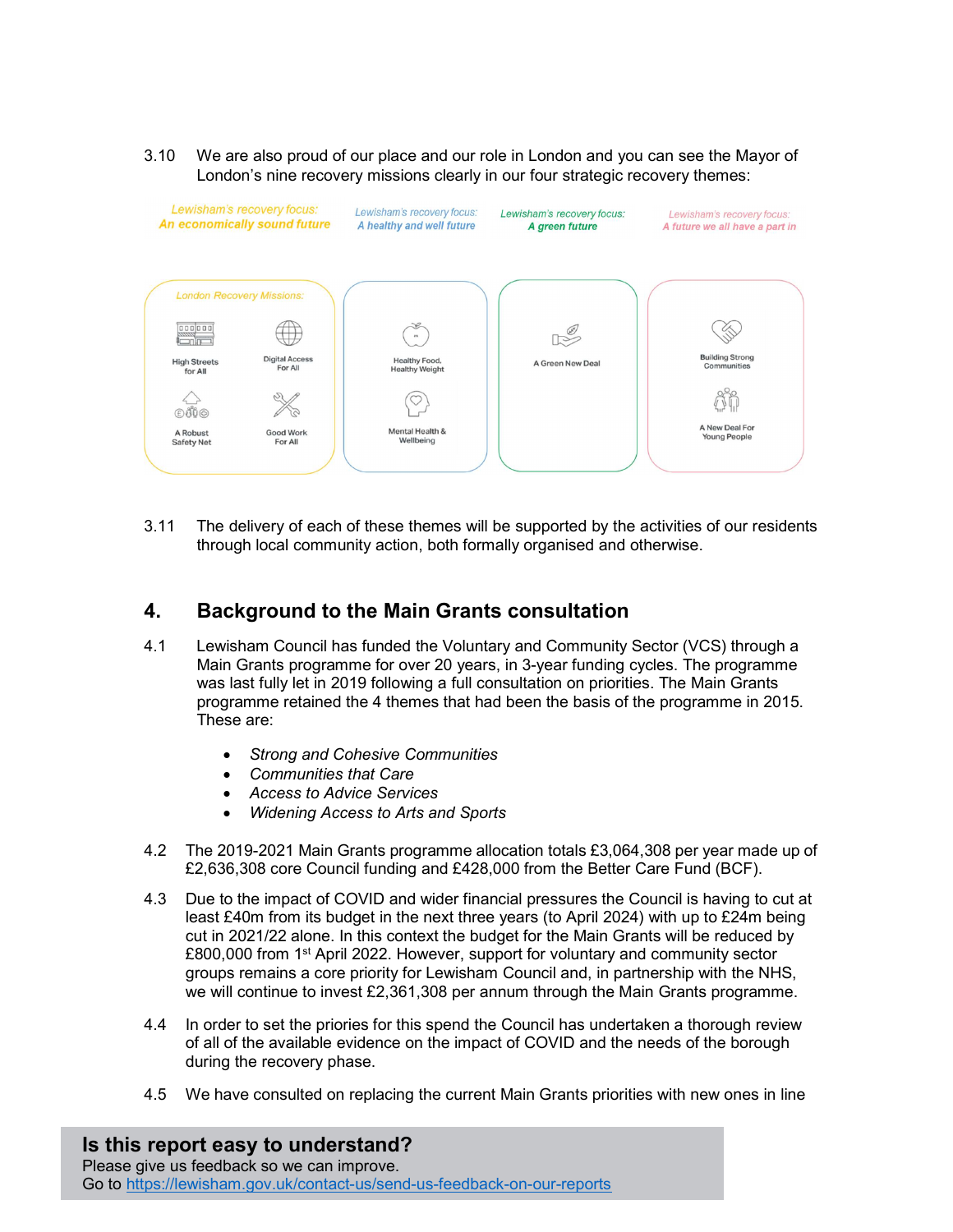with the Council's overall approach to recovery. The proposed new priorities are:

- An economically sound future (specifically Advice Services and Enabling Digital Access for All)
- A healthy and well future
- A future we all have a part in
- 4.6 Overall we proposed to focus on supporting the sector as a whole through strong infrastructure, coordination and fundraising services rather than trying to directly fund everything that is needed in the borough. We proposed to provide some level of project funding but that greater relative weight be given to services that strengthen the sector and allow it to benefit from the wider funding landscape across London and locally with funding available for borough wide and ward based Neighbourhood Community Infrastructure Levy (NCIL) in Lewisham in the coming months. As previously we proposed that the vast majority of the funding will be for services for adults.
- 4.7 Lewisham will be London Borough of Culture in 2022 and we proposed that the best way to protect investment in our cultural services is to align the current level of funding to these organisations (with a proportionate cut) with the Borough of Culture programme rather than retaining it within the Main Grants programme.
- 4.8 The proposals included:
	- **Funding under the three broad criteria outlined above**
	- Significant grants to partners delivering advice and social prescribing services
	- Three Community Fundraisers hosted by the VCS, with specific focus areas covering equalities, culture and sports, and `cold spots' - areas of high need and low services coverage in the borough
	- Small partnership grants of £10,000 for organisations willing to work with the Council in the coming years
	- A specific funding pot for London Borough of Culture (LBoC), administered through the LBoC Team as part of the wider programme
	- An approach to equality and equity that prioritised funding proposals on the basis of those most impacted by Covid, an equalities-focused Community Fundraiser, and a commitment to funding BAME infrastructure support
- 4.9 Taken together we felt that the above proposals would help ensure that the available funding best meets the needs of our Borough over the coming three years (2022-2025), but we were keen to hear the views of the sector and Lewisham residents.
- 4.10 This consultation was launched on  $27<sup>th</sup>$  May and was open for 8 weeks till  $22<sup>nd</sup>$  July.

### 5. Consultation methodology

5.1 The consultation was run on the Council's Citizenspace platform and through a number of events with specific groups. A separate consultation on possible approaches to a Borough of Culture led programme ran concurrently and the approach to, and outcome of, that is set out in section 7. Respondents were also offered the option of responding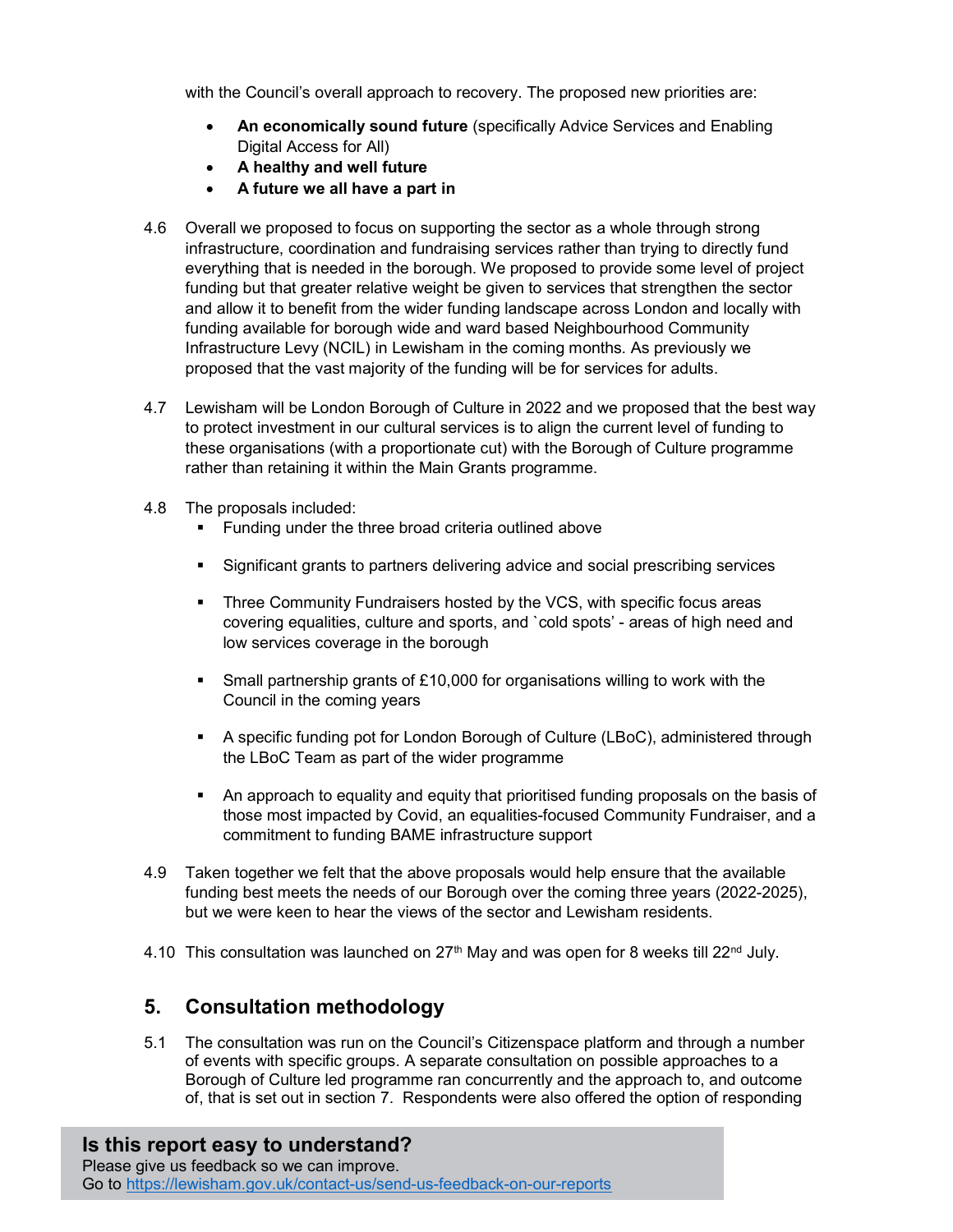via post to Laurence House or to call to request additional support by phone if needed.

- 5.2 Two information sessions were held on:
	- $\circ$  Wednesday 9<sup>th</sup> June 2:00 3:30pm
	- $\circ$  Thursday 17<sup>th</sup> June 6:00 7:30pm
- 5.3 The consultation was publicised via the Council and Lewisham Local website, and by email to existing grant funded organisations and the wider VCS.
- 5.4 Council staff also attended service user forums to get the thoughts and views of service users directly where VCS organisations requested this.
- 5.5 Additionally, two meetings were held with specific service user groups (older people and those with learning disabilities) and a roundtable event was convened with key partners in the sector and officers on the funding of BAME infrastructure. The event was held on 28<sup>th</sup> July and was focused on the needs of BAME led organisations in the borough and the most effective infrastructure support to help grow a thriving and resilient BAME voluntary sector.
- 5.6 The consultation focused on the following key questions from the proposals:
	- 5.6.1 To what extend did respondents agree with our proposed priorities, i.e.
		- a. An economically sound future
		- b. A healthy and well future
		- c. A future we all have a part in

Respondents who disagreed were asked to comment on why they disagreed

- 5.6.2 To what extend did respondents agree with our proposed activities to fund under these priorities, i.e.
	- a. An economically sound future, specifically:
		- i. Advice Services and
		- ii. Enabling Digital Access for All
	- b. A healthy and well future, specifically:
		- iii. Physical and Mental Health and Wellbeing
	- c. A future we all have a part in
		- iv. Building strong communities

Respondents who disagreed were asked to comment on why they disagreed

- 5.6.3 To what extent did respondents agree with the areas of focus for the Community Fundraisers, i.e.
	- a. Equality and Equity including needs of BAME communities and needs of disabled communities
	- b. Sports, Arts and Culture activities and organisations that support health and well-being through sports, arts and culture
	- c. Geographical cold spots in the borough/areas of high deprivation that do not have other sources of income such as NCIL

Respondents who disagreed were asked to comment on why they disagreed

5.6.4 To what extent did respondents agree or disagree that we should continue to provide larger grants to our significant partners for the provision of Advice

Is this report easy to understand? Please give us feedback so we can improve. Go to https://lewisham.gov.uk/contact-us/send-us-feedback-on-our-reports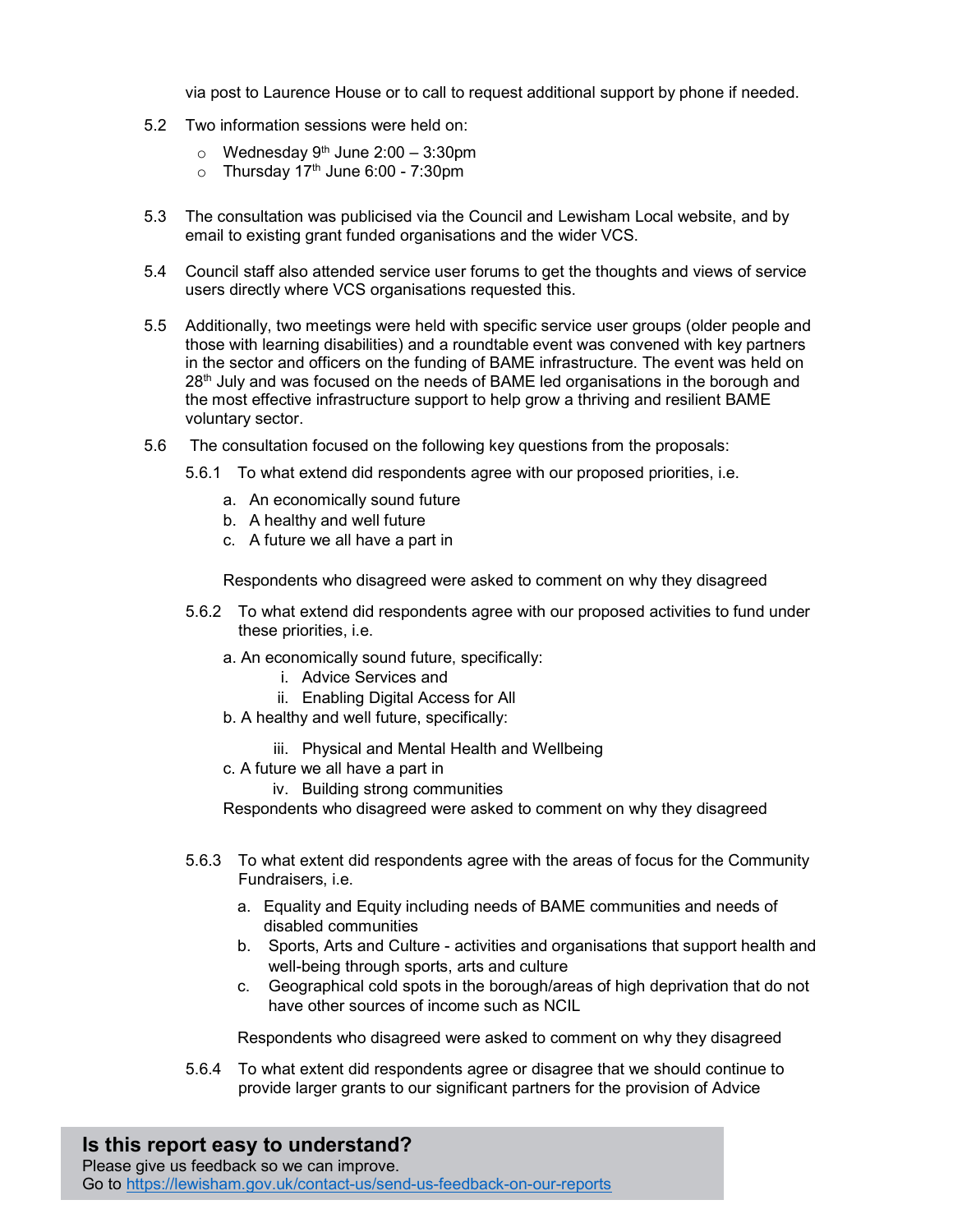Services and Social Prescribing.

Respondents who asked to comment on the reasons for their response

5.6.5 To what extent did respondents agree or disagree with the proposal for grants of £10,000 to organisations who can demonstrate commitment to working in partnership with the Council over the coming years.

Respondents who were asked to comment on the reasons for their response

5.6.6 To what extent did respondents either agree or disagree that providing a new and dedicated funding programme for the Borough of Culture is a good idea

Respondents who were asked to comment on the reasons for their response

- 5.6.7 We indicated that we want to achieve equity by:
	- Focussing grants on those most impacted by Covid 19
	- Supporting BAME led infrastructure
	- Funding a Community Fundraiser targeted on equalities

To what extend did respondents agree or disagree that this is the right approach to achieve equity

Respondents who were asked to comment on the reasons for their response

- 5.6.8 What impact did respondents think our proposed approach could have on these protected characteristics
	- Age
	- Ethnicity
	- Disabilty
	- Sex
	- Gender Reassignment
	- Pregnancy/Maternity
	- Religion/Belief
	- Sexual orientation
	- Marriage/civil partnership
- 5.6.9 What impact did respondents think our proposed approach to the Main Grants programme could have on residents
	- Refugees & Asylum seekers
	- Residents impacted by lack of housing & risk of homelessness
	- Residents impacted by loss or lack of employment
	- Residents impacted by socio-economic deprivation
- 5.6.10 Respondents who identified positive impacts on specific Protected Characteristics or the additional groups identified above, were asked to describe these
- 5.6.11 Respondents who identified negative impacts on specific Protected Characteristics or the additional groups identified above, were asked to describe these

Respondents were asked to identify ways that we might mitigate the negative impact

# Is this report easy to understand?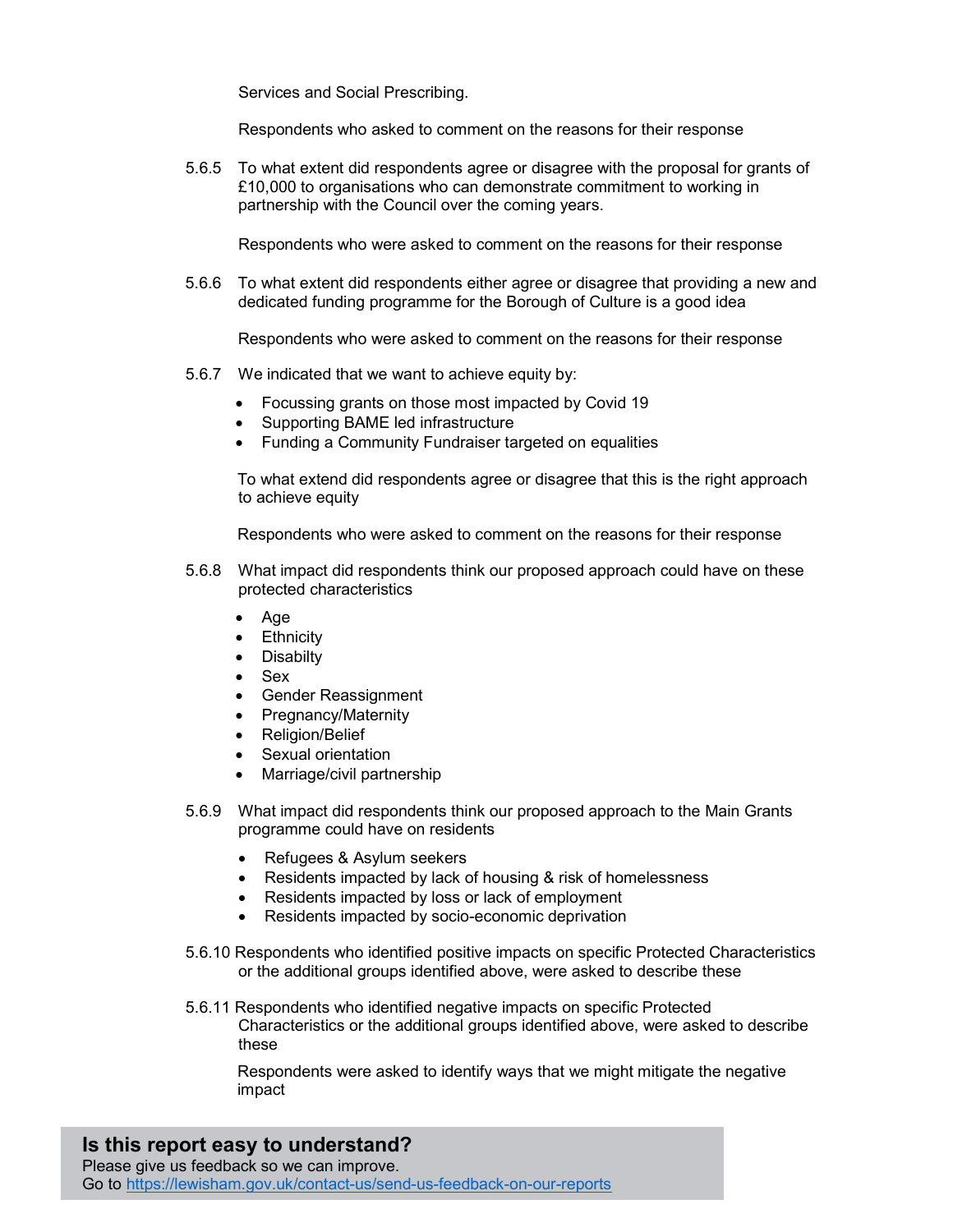- 5.6.12 Respondents were asked how useful the Community Fundraisers would be to their organisations, were they to experience a cut to, or loss of their grant
- 5.6.13 Repondents were asked to identify other types of support that the Council could offer, if we were unable to fund their organisation
- 5.6.14 Respondents were asked for any additional comments that they wanted to make

# 6. Consultation Results

- 6.1 The online consultation was launched on  $27<sup>th</sup>$  May and was open for 8 weeks till  $22<sup>nd</sup>$ July.
- 6.2 43 individuals in total attended the two information sessions held on  $9<sup>th</sup>$  and 17<sup>th</sup> June 2021
- 6.3 There were 58 individual responses to the consultation. 56 respondents completed the consultation online and a further 2 respondents returned responses by e-mail.
- 6.4 These were made up of:
	- 76% (44 respondents) Professionally, on behalf of a voluntary or community organisation
	- 5% (three respondents) Personally, as an individual employed by a voluntary or community organisation
	- 10% (six respondents) Personally, as an individual using services provided by a voluntary or community organisation
	- 9% (five respondents) identified as other. This included; a volunteer, a trustee, a Councillor, a resident and a sports provider.
	- 29 of the responses (50%) were from existing recipients of Main Grants funding. Assuming all those who responded did so professionally, on behalf of their organisation, this would equate to 65% of those who responded professionally on behalf of their organisations.
- 6.5 Officers also attended two sessions with service users from Ageing Well and Lewisham Speaking Up (LSUP) during the consultation period.
- 6.6 The session with Ageing Well members, hosted by Diamond Club in partnership with Ageing Well, was held on 29<sup>th</sup> June 2021 virtually, and was attended by 20 older Lewisham residents.
- 6.7 The session hosted by LSUP was part of their weekly Tuesday meeting with members; it was also held virtually, on 13<sup>th</sup> July 2021, and was attended by 28 LSUP members who are people with learning disabilities and autism living in Lewisham.
- 6.8 In response to the survey, overall there was strong agreement on the priorities, with an average of 92% of respondents agreeing or strongly agreeing with the proposed priorities. No respondent disagreed with the priorities. The breakdown of responses against the individual pritoirty was:
	- An economically sound future 91% of respondents either agreed or strongly agreed with this priority
	- $\bullet$  A healthy and well future  $-97\%$  of respondents either agreed or strongly agreed with this priority
	- A future we all have a part in  $-87\%$  of respondents either agreed or strongly

Is this report easy to understand? Please give us feedback so we can improve. Go to https://lewisham.gov.uk/contact-us/send-us-feedback-on-our-reports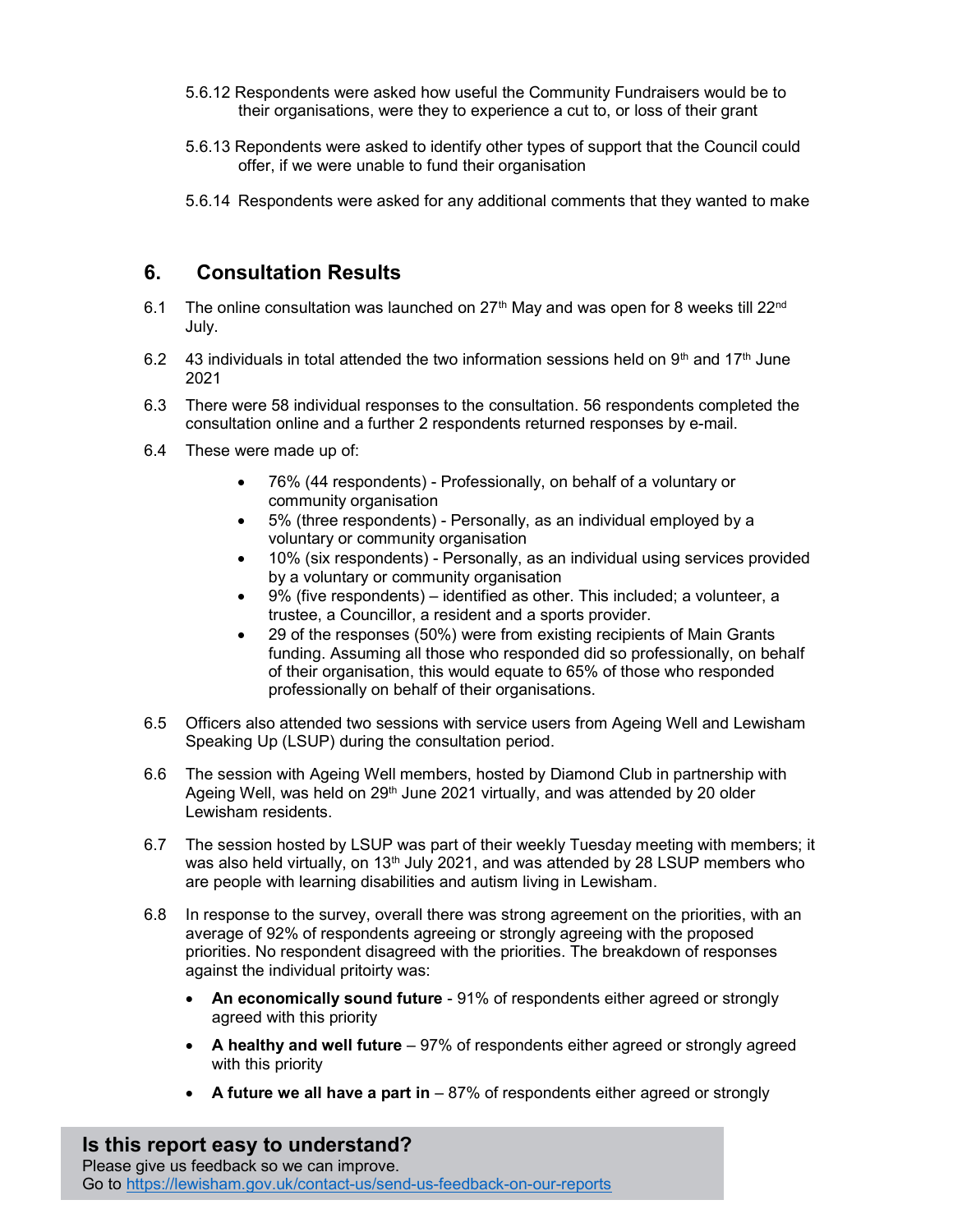agreed with this priority

- 6.9 There was strong agreement for the kinds of activities we propose to fund within each priority, with an average of 88% of respondents agreeing or strongly agreeing with the proposals:
	- An economically sound future, specifically good quality, independent Information and Advice Services – 76% of respondents agreed or strongly agreed with this proposed activity. 9% (five) of respondents diagreed or strongly disagreed. Comments included the need to address the root causes of poverty and financial hardship; increase opportunities for employment; that advice should be a statutory provision; and that advice services have become over-reliant on statutory funding.
	- An economically sound future, specifically enabling Digital Access for All including training on digital skills, – 86% agreed or strongly agreed with this proposed activity – no respondents diagreed with this activity
	- A healthy and well future including volunteering, social prescribing, connecting people to their local community or communities of interest as a means of improving their well-being – 97% of respondents agreed or strongly agreed with this activity, none disagreed.
	- A future we all have a part in through investments in infrastructure to enable the VCS to be independent – e.g. Community Fundraisers, volunteer brokerage and community directory – 93% of respondents agreed or strongly agreed with this activity, with only one respondent diagreeing with the proposed activities.
- 6.10 There was also a high level of support for the idea of community fundraisers with the majority of respondents saying they would be useful if they were to lose their own funding through the Main Grants programme. In addition there was strong support for the areas of focus for these roles:
	- **Equality and Equity** 81% of respondents agreed/strongly agreed with this area of focus, 5% disagreed or strongly disagreed.
	- Sports, Arts and Culture 71% agreed/strongly agreed with this area of focus, while 9% disagreed/strongly disagreed
	- Areas with low service coverage/lack of access to local funds 79% of respondents agreed/strongly agreed with this area of focus agreed/strongly agreed, 4% disagreed or strongly disagreed
- 6.11 However, it is also important to note that this proposal prompted many comments and questions from respondents. The common themes were:
	- The need for capacity building organisations and their abilty to fundraise rather than doing it for them
	- The need to ensure sustainabilty longer-term rather than look to additional funding for Lewisham in the next three years
	- The need for collaboration support to engage organisations and support them to work together
	- The need to engage with external funders as part of the fundraisers role
	- The need to look at broader income generation models and business development than just grant funding
	- The need for the equalities focused post to cover all protected charecteristics and also include intersectionality, and socio-economic and health inequalities
	- How the three fundraisers will work together and coordinate their efforts
	- More clarity on the salary and on-costs so that there is parity across the three posts and so that hosting organisations are clear about the budgets and expectations
	- Questions regarding culture and sports being too disparate as areas for one

Is this report easy to understand?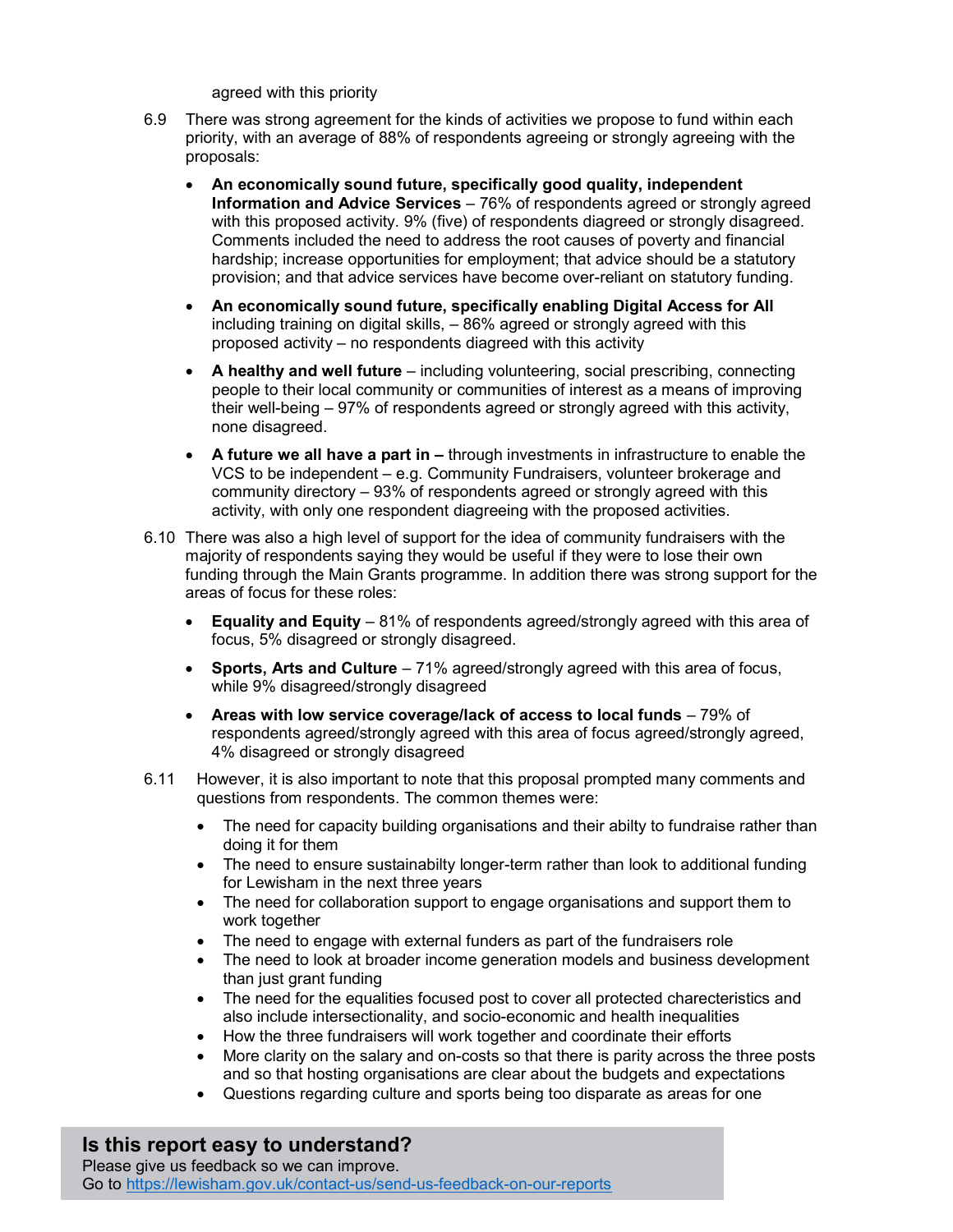#### fundraiser to cover

- 6.12 Due to the range of issues raised by respondents, we recommend that some amendments are made to the proposal to address the feedback received, including separating the culture and sports brief and enabling the letting of these grants sooner – the recommendations are outlined in more detail in sections 8.6 and 8.7.
- 6.13 The question whether we should continue to provide larger grants to our significant partners for the provision of Advice Services and Social Prescribing prompted a more mixed response with 53% of respondents agreeing or strongly agreeing to this proposal, while 29% neither agreed or disagreed, and 17% disagreed or strongly disagreed with the proposal. While the majority of respondents agreed with the need for both services, there were a range of issues and concerns raised by respondents.
- 6.14 Some of the comments (both from those who disagreed and those who felt unable to agree or disagree) were:
	- The need for clearer evidence that the two services advice and social prescribing - are effective and offer value for money
	- Concerns that larger grants for these services will mean that investment in actual provision, especially for smaller providers who will see an increase in referrals, will lessen
	- That newer providers are given the opportunity to apply, rather than fund existing provision
	- Offering a larger partnership grant to an African and Caribbean led infrastructure organisation for social prescribing to ensure a proportionate offer to Lewisham's communities
	- That the services operate as partnerships, with proportionate funding for partners, rather than being funded as individual organisations
- 6.15 We recommend therefore that while we prioritise advice and social prescribing as significant services, we take a more rigorous approach to funding these services, both in terms of coordination and support of sector activity and responsibility for data and evidence. This is set out in more detail in Section 8.8.
- 6.16 There was support for the proposal to introduce partnership grants of £10,000 to organisations who can demonstrate commitment to working in partnership with the Council over the coming years with 78% of respondents agreed or strongly agreed with this proposal, 14% neither agreed nor disagreed, and only 8% of respondents disagreed or strongly disagreed.
- 6.17 There was also support for the provision of a new and dedicated funding programme for the Borough of Culture with 69% agreed or strongly agreed with this proposal, 24% neither agreed nor disagreed, and 7% disagreed or strongly disagreed.
- 6.18 Respondents who disagreed felt that this was not a good use of funds in the context of Covid, that taking out this funding would impact on health and well-being programmes and leave less for the main identified priorities in the grants programme, and that the link between culture and health and well-being has not been sufficiently evidenced for this to be an appropriate priority for the programme.
- 6.19 The LBoC grant programme was subject to a separate consultation, undertaken in this same consultation period. The detail of proposals and results of the consultation are outlined in Section 7.
- 6.20 On the question of whether the proposed approach of achieving equity through focusing grants on those most impacted by Covid 19, supporting BAME led

Is this report easy to understand?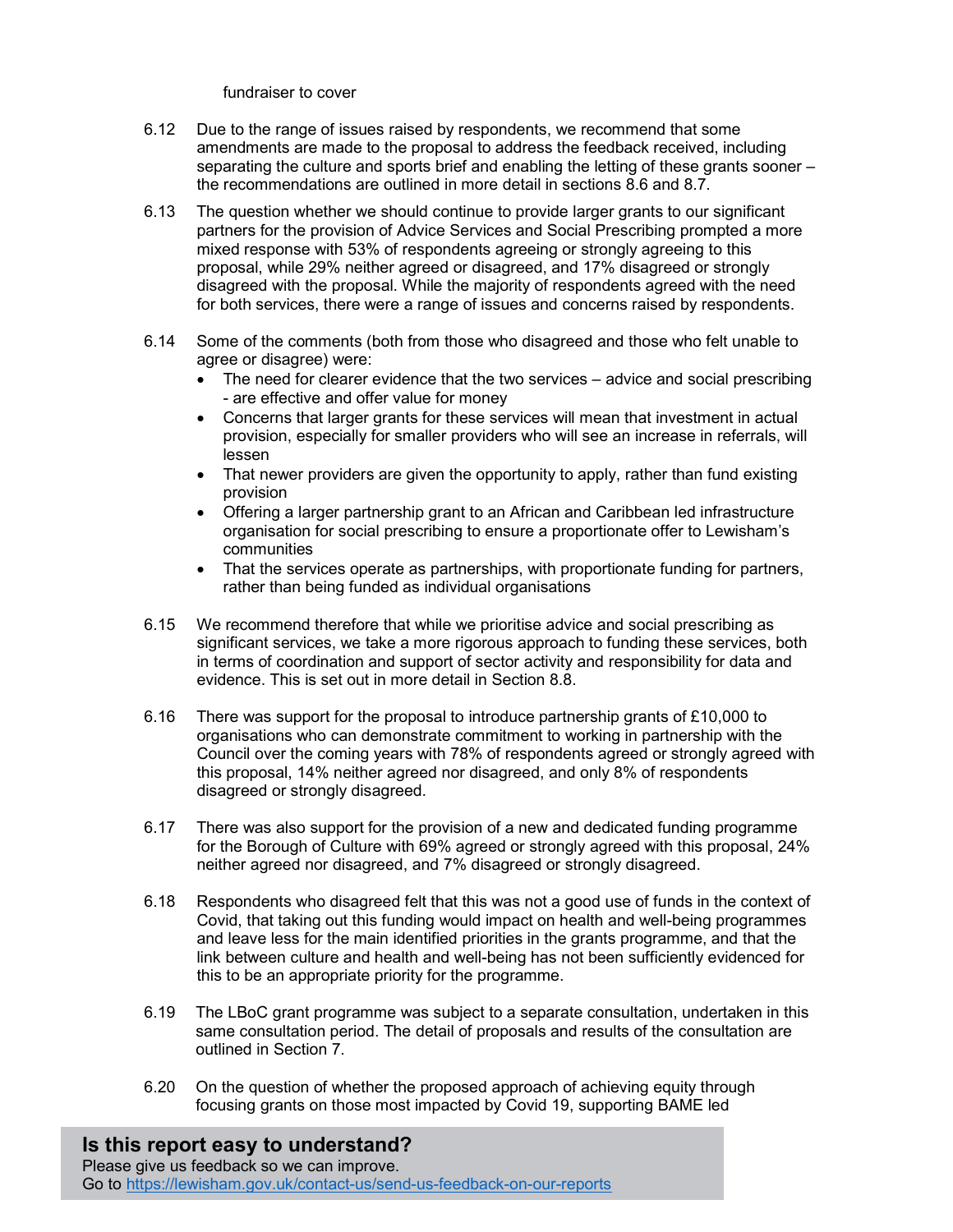infrastructure and funding a Community Fundraiser targeted on equalities was the correct one, there was again positive support with 76% of respondents saying they agreed or strongly agreed with this approach, 19% neither agreed or disagreed, and 5% disagreed or strongly disagreed

- 6.19 There were differences in opinion in the comments, from those who felt that the approach was too targeted to specific communities to achieve equality, and those who felt it was not targeted enough. For example, it was felt by some that BAME communities should be the sole focus, while others felt that prioritising some protected characteristics over others would further result in marginalising communities.
- 6.20 It was suggested that while Covid-related priorities were important, the longer-term inequalities and needs highlighted by the Joint Strategic Needs Assessment (JSNA) should not be ignored. Comments also referenced the need to focus on poverty as an overriding issue, the need to build on Lewisham's commitment to being a Borough of Sanctuary, and the fact that core funding for equalities groups would be a better approach to achieving equity than fundraising for projects.
- 6.21 It is likely that prioritising specific protected characteristics will have an impact on those that have not been identified as areas of focus in the grants programme. We therefore recommend that we amend the proposals so that we include protected characteristics and seldom heard voices as a key criteria when prioritising bids, alongside those impacted by Covid. We are also recommending that while we keep the priorities on ethnicity and disability for the equalities focused fundraiser role, we have an expectation that the hosting organisation should also look at addressing other protected characteristics as part of the brief, along with intersectionality
- 6.22 Overall, respondents felt that the proposals would have a positive rather than negative impact across the Protected Characteristics as set out below with the remaining percentage of respondents either stating no impact or don't know:
	- Age: 41% positive impact 9% negative impact
	- Disability 53% positive impact 5% negative impact
	- Ethnicity 62% positive impact 2% negative impact
	- Sex 24% positive impact 3% negative impact
	- Gender Reassignment 19% positive impact 3% negative impact
	- Pregnancy/maternity 16% positive impact 2% negative impact
	- Religion/belief 26% positive impact 0% negative impact
	- **Sexual orientation** 21% positive impact 3% negative impact

# Is this report easy to understand?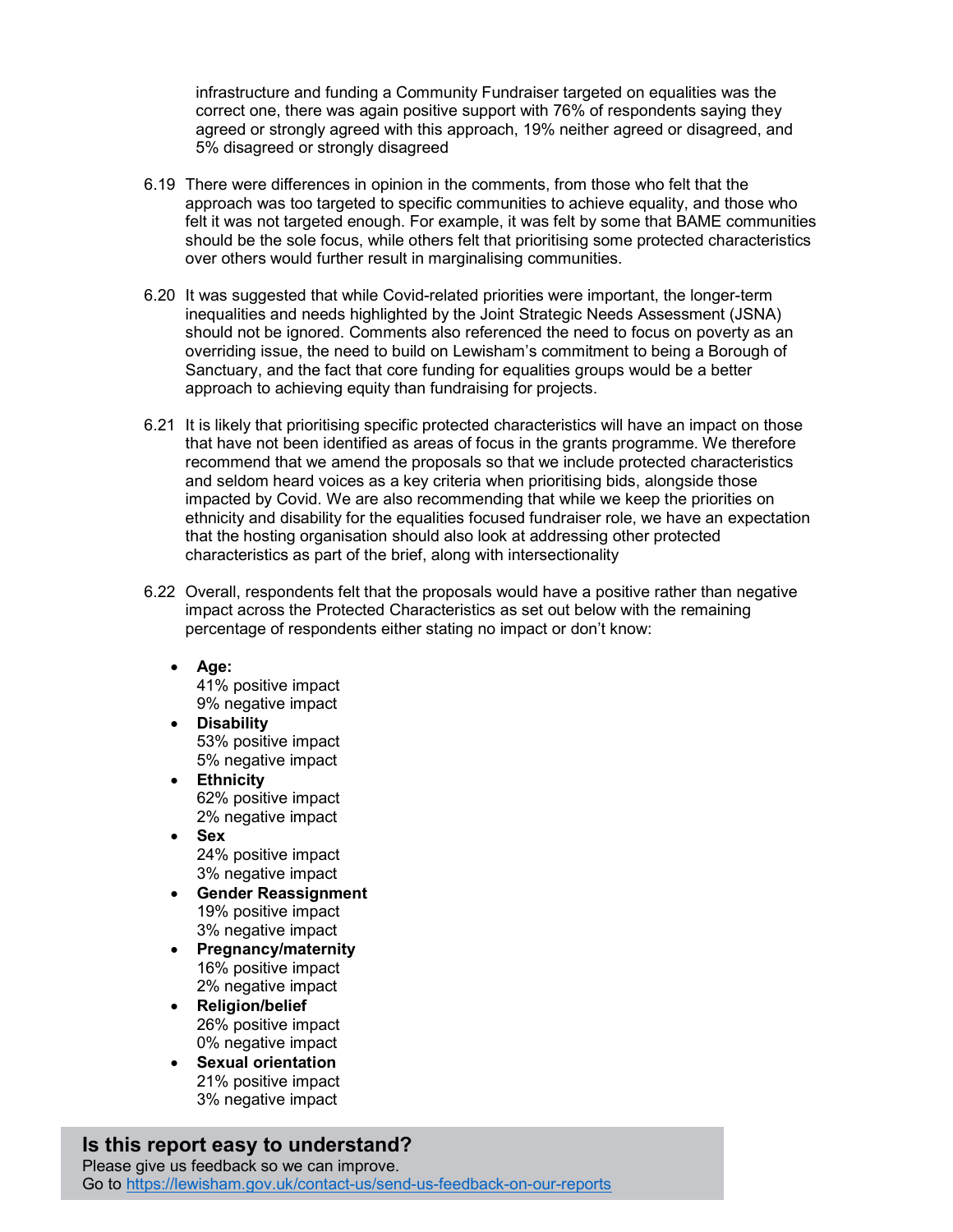- Marriage/civil partnership 16% positive impact 0% negative impact
- 6.24 The Main Grants programme has historically addressed equalities (as defined by protected characteristics) through funding organisations working with older people, BAME communities, people with disabilities and LGBTQ+ communities.
- 6.25 It is therefore unsurprising that respondents felt most confident about assessing positive or negative impact for these protected characteristics. However, it was noted that within these protected characteristics, the largest percentages of respondents who said they didn't know what the impact would be, were in relation to gender reassignment and sexuality. This may be an indication that awareness of the needs, services and support for these communities is not well understood by the responding organisations. However, overall there is also a large proportion of those who felt unable to make an assessment about protected characteristics not a part of their remit. This may indicate the need for more joined up working between and across equalities groups and a stronger focus on intersectionality.
- 6.26 Intersectionality was a key theme identified through the Democracy Review and work on Seldom Heard Voices led by the Safer Stronger Communities Select Committee; the review identified the need for a stronger understanding of the intersectional needs of residents and good practice in how we support individuals in a holistic way.
- 6.27 As such we will ensure that all projects funded with a focus on protected characteristics have a requirement to address intersectionality; both in their approach to service users and in creating effective pathways across and between services to offer the best support to residents. We will also ensure that there is a regular network to support organisations to learn from each other on the needs of diverse communities and develop best practice.
- 6.28 When it came to the wider equalities considerations there was again strong support for the proposals and a sense that they would make a significant positive impact in each of the areas. Overall, respondents felt that the proposals would have a positive impact on these additional groups impacted by inequality, with very few respondents feeling that these groups would be further disadvantaged. Respondents felt that residents impacted by lack of employment and socio-economic deprivation particularly would be supported through these proposals:
	- Refugees and asylum seekers 53% positive impact 3% negative impact
	- Residents impacted by lack of housing & risk of homelessness 50% positive impact 0% negative impact
	- Residents impacted by loss or lack of employment 59% positive impact 0% negative impact
	- Residents impacted by socio-economic deprivation 60% positive impact 3% negative impact
- 6.29 The consultation also asked respondents to identify any positive impacts on specific Protected Characteristics or the additional groups identified above.

# Is this report easy to understand?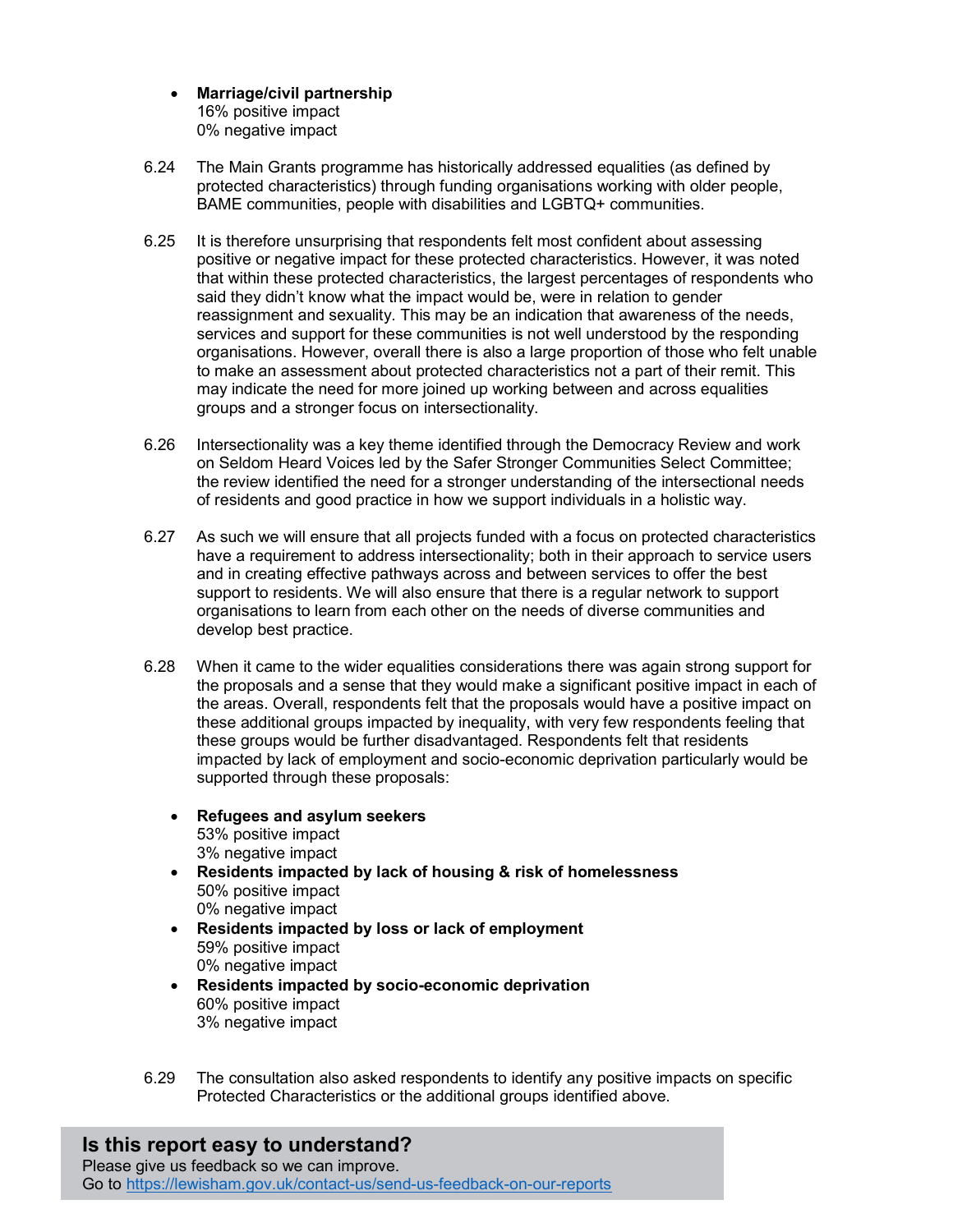- 6.30 There were 28 responses to this question. Respondents highlighted that ethnicity, disability and socio-economic deprivation were all factors addressed through the programme and therefore it was likely that there would be a positive impact on residents effected by these factors. Others commented that any grant programme with a focus on equalities is likely to have a positive impact on those with protected characteristics. One response highlighted the value of open access front doors as important for equality, as it enables all residents to easily access a personalised provision that is responsive to their needs. Another respondent commented that if the Council funds services promoting equality, all protected characteristics would benefit.
- 6.31 In relation to identifying negative impacts on specific Protected Characteristics or the additional groups identified there were 16 responses.
- 6.32 Respondents highlighted that cuts to current equalities focused groups will have a negative impact on people with protected characteristics served by those organisations; others commented that it is only possible to assess the equalities impact once the new grants programme is awarded. There were comments about the need for a clearer baseline in terms of need by protected characteristics and a map of funded services responding to these needs.
- 6.33 Respondents raised the issue that social prescribing may be seen as geared towards older people, and therefore may not be accessed by young people. Similarly it was highlighted as a risk that the removal of arts and culture funding from the Main Grants programme may mean that the whole programme, including the front doors, are seen as geared towards adults and older people. Not identifying the needs of LGBTQ+ people while identifying some protected characteristics was raised as likely to have a negative impact on this community. The negative impact of the pandemic and insufficient support for people whose first language is not English was raised, and the need for more coordinated support for refugees and asylum seekers, who one respondent felt did not currently receive coordinated support.
- 6.34 There were 15 responses providing suggestions to how the Council could mitigate against the negative impact of the cuts. These included:
	- building in potential to offer cyclical funding to organisations who are impactful
	- having a more robust monitoring programme
	- developing a better evidence base
	- requiring existing providers to deliver services needed/wanted by residents in ways that are accessible to them
	- Sustaining work with vulnerable groups and communities such as older people with multiple health conditions
	- Funding new groups working with refugees offering targeted support such as employment
	- Continued funding for language support
	- Specifying in funding to Advice Services the need for greater outreach and engagement with people at risk of discrimination against each of the protected characteristics
	- Addressing all the protected characteristics in the Main Grants Programme to include complex and intersectional needs of the borough's communities, equitably and equally, ensuring that minority groups such as trans people are not left behind post COVID-19
	- Funding an African and/or Caribbean infrastructure organisation which provides a platform for strategic conversation for transformation and tailored and responsive

#### Is this report easy to understand? Please give us feedback so we can improve.

Go to https://lewisham.gov.uk/contact-us/send-us-feedback-on-our-reports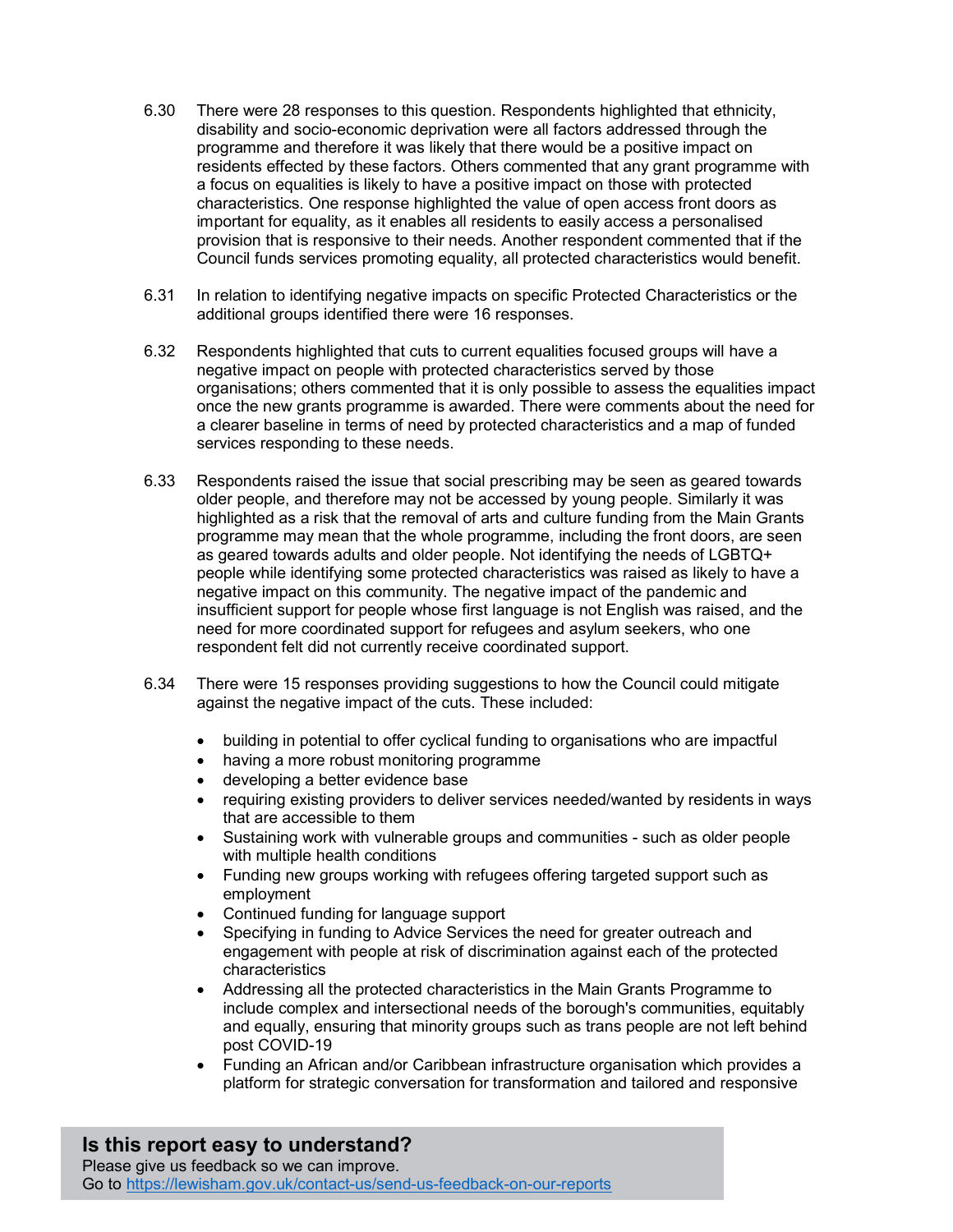support to grow a more resilient Black third sector and healthier and more resilient Black population

- 6.35 We will ensure that the new programme encompasses these ideas and principles, for example in ensuring that the commissioned monitoring and evaluation framework addresses the question about how we are addressing equity.
- 6.36 The section on equalities elicited several comments about funding for children and young people (CYP), and the disproportionate impact of the proposed cuts on young people. The Main Grants programme is focused on adults; this seems not to be clearly understood by respondents. It is important therefore that the programme criteria clearly identifies this, and highlights that funding for activities for CYP can be accessed separately.
- 6.37 The final question related to the support that organisations might wish to see if the Council was unable to provide direct funding and 54 of the 58 respondents answered this question.
- 6.38 Common themes that emerged were:
	- Opportunities for Networking and partnership working
	- Training
	- Promoting and showcasing activities of organisations
	- Endorsement of funding applications
	- Help to secure national funding
	- Brokering relationships with other organisations that the sector could partner with
	- Support with data
	- Support identifying strategic opportunities
	- Access to Council venues and space
	- Enabling access to decision-makers
	- Pro bono support
- 6.39 The Community Development team will review, prior to the letting of the grants programme, the most effective way to provide this support to the VCS. Some of the support identified will be deliverable through the funded programme – for example the Community Fundraisers will play a significant role in enabling partnerships, and officers could support with bringing key partners to the table to help discussions on need and bids to be developed. Support with data for example, could be delivered through the monitoring and evaluation framework with a plan for promoting and sharing this data on a regular basis.
- 6.39 We asked respondents for any additional comments or contributions.
- 6.40 There were 34 responses, which included the following:
	- A number of organisations highlighted the valuable work they undertake with vulnerable communities in Lewisham
	- There was a plea for sports organisations not to be forgotten
	- Others highlighted the fact that the Council needs to recognise the challenges faced by the VCS through the pandemic and not to place further burdens on the sector, but rather to take a partnership and enabling approach
	- Respondents appreciated and endorsed the fact that despite the cuts the Council was committed to investing in the VCS
	- A question was raised about what role the Community Development team would play within the new grant programme
	- Respondents endorsed the idea of the front doors

### Is this report easy to understand?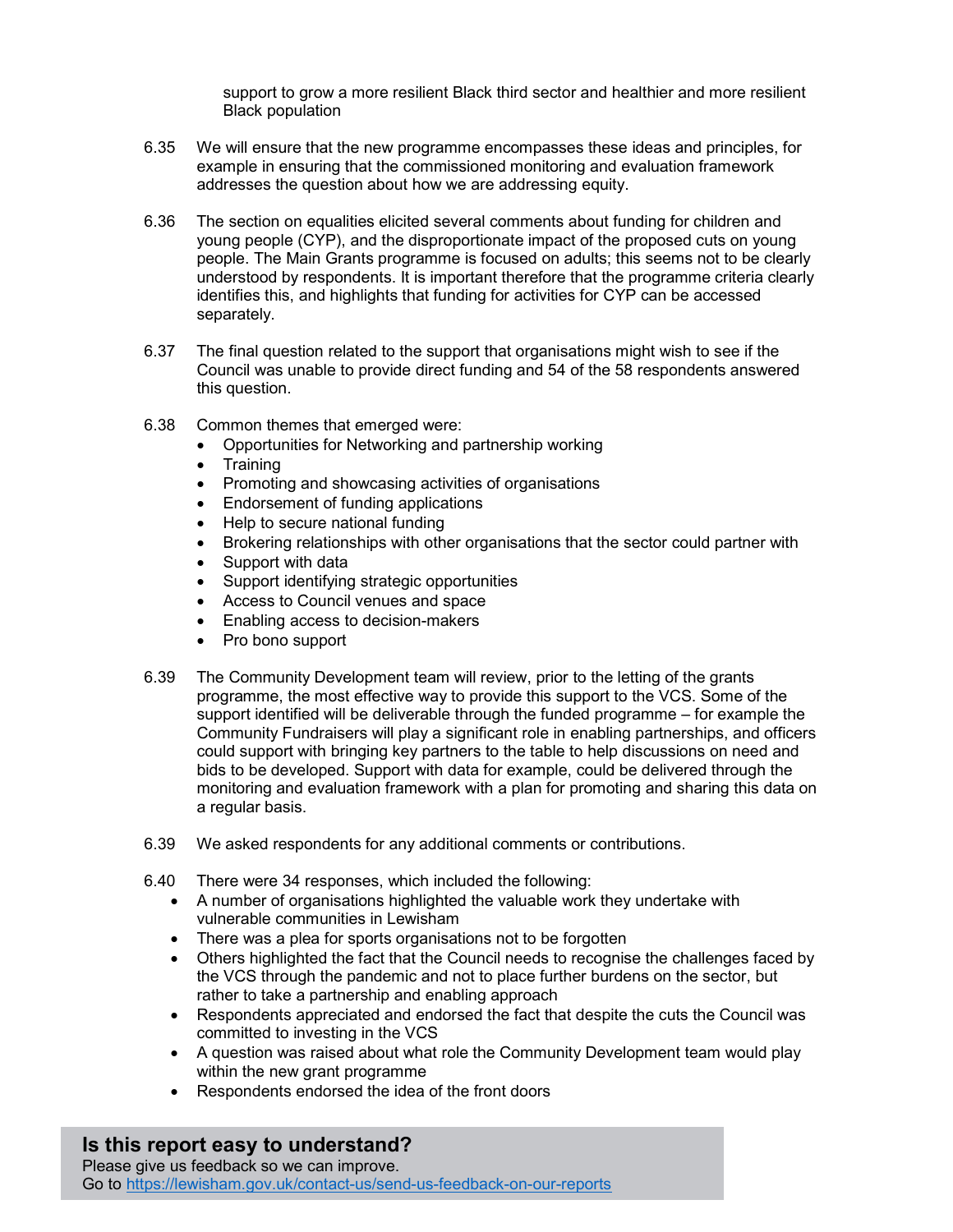- There was a call for more co-production with the sector going forward
- The need to assess and use the assets of existing organisations to support the sector as a whole, and stabilise local funding for the sector
- 6.41 All feedback will be reviewed alongside the suggestions for supporting the VCS prior to letting the grants programme, to ensure they are either embedded within the programme or responded to by the Community Development team.

# 7. Arts and Culture consultation and response

- 7.1 A separate consultation process was undertaken to gather views on the way that funding might be used if the proposal was taken forward to develop a separate arts and culture funding stream aligned to the Borough of Culture and its ongoing legacy rather than retaining it within the Main rants programme.
- 7.2 The consultation took place in the same time frame as the wider Main Grants consultation and was again run on the Council's Citizenspace platform with respondents offered the option of responding via post to Laurence House or to call to request additional support by phone if needed.
- 7.3 There were 16 responses to the consultation, these were made up of:
	- 8 Professionally, on behalf of an arts and culture organisation
	- 5 Personally, as an individual employed by an arts and culture organisation
	- 1 Personally, as an individual using services provided by an arts and culture organisation
	- $\bullet$  2 Other
- 7.4 Overall, there was strong agreement on the proposed strategic themes, with 12 respondents agreeing or strongly agreeing with the proposed priorities, four neither agreeing or disagreeing and no respondent disagreed. The breakdown of responses against the individual themes was as follows:
	- A healthy and well future 94% of respondents either agreed or strongly agreed with this priority
	- A greener future 100% of respondents either agreed or strongly agreed with this priority
	- $\bullet$  A future we all have a part in  $-94\%$  of respondents either agreed or strongly agreed with this priority
- 7.5 There was support for all activities we propose to fund within each theme but the level of support varied across the range of proposals as follows
	- 1. A cultural anchor organisation to:
		- Provide sector leadership 56% of respondents agreed that this was important or very important,19% felt it was slightly important, 13% were neutral and 13% felt it was not important
		- Co-ordinate consortium funding bids 63% of respondents agreed that this was important or very important, 31% felt it was slightly important, 6% were neutral and 0% felt it was not important
		- Support emerging artists 81% of respondents agreed that this was important or very important,19% felt it was slightly important, 0% were neutral and 0% felt it was not important
		- Nurture partnerships 81% of respondents agreed that this was important or very

Is this report easy to understand? Please give us feedback so we can improve. Go to https://lewisham.gov.uk/contact-us/send-us-feedback-on-our-reports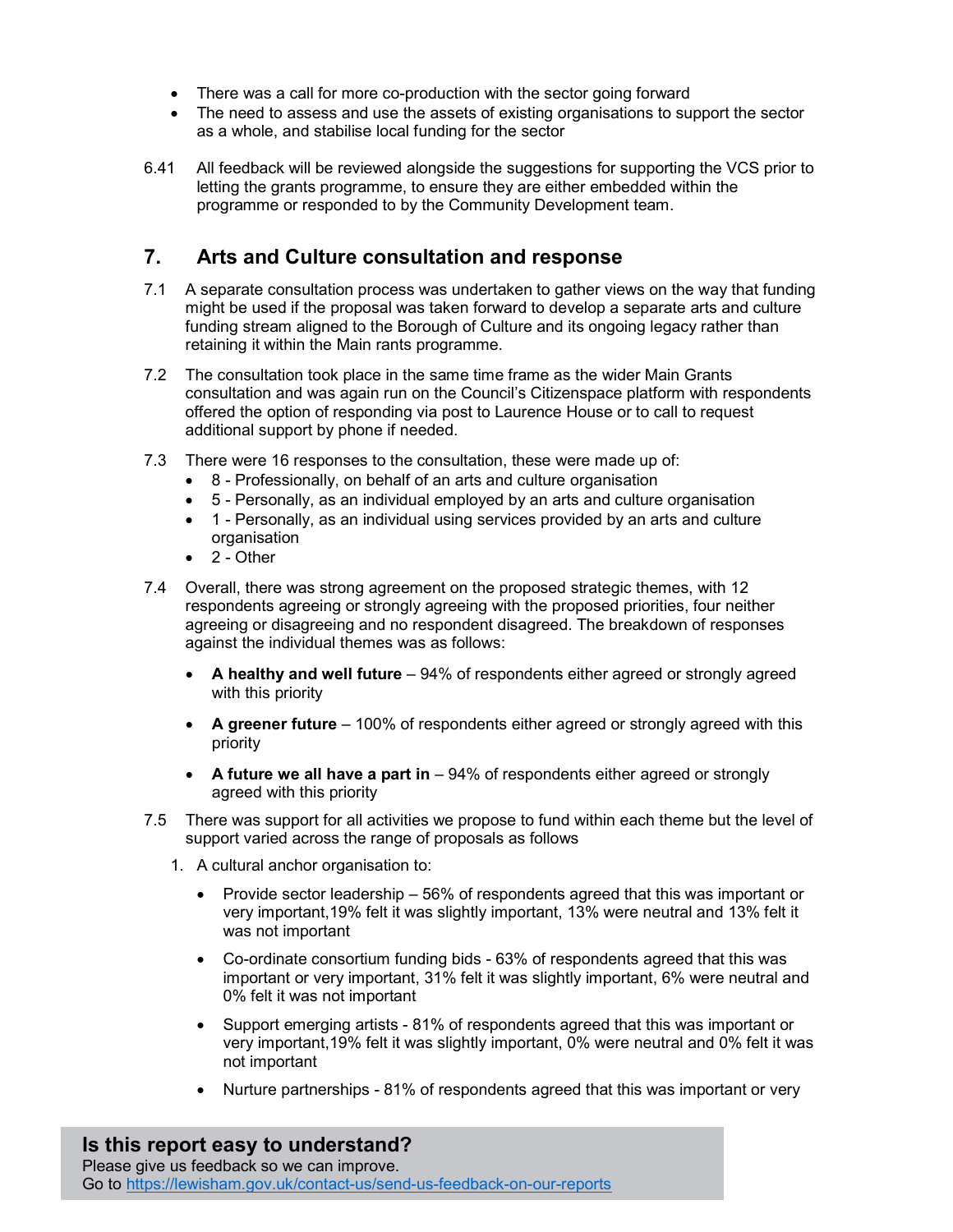important, 6% felt it was slightly important, 6% were neutral and 6% felt it was not important

- 2. Funding for organisations to address barriers to cultural participation focusing on
	- Ethnic diversity 88% of respondents agreed that this was important or very important, 12% were neutral
	- Disability 100% of respondents agreed that this was important or very important
	- Economic disadvantage 100% of respondents agreed that this was important or very important
	- Age (young people and older people) 88% of respondents agreed that this was important or very important, 6% felt it was slightly important, 6% were neutral
- 7.6 Consultation also included proposals to use film location income to provide one off funding to deliver projects around key themes. There was very strong support across the range of themes as follows:
	- $\bullet$  Increasing participation  $-94\%$  important or very important
	- Addressing the climate emergency 75% important or very important
	- Celebrating diversity 94% important or very important
	- Promoting equality and fairness of opportunity 94% important or very important
- 7.7 The consultation also included proposals to implement a number of measures designed to address inequalities in the cultural workforce. Respondents expressed strong support overall but with varying levels as follows:
	- Bursary funding for emerging artists 100% important or very important
	- Broadway Theatre associate artists 50% important or very important and 19% slightly important
	- Employment and training programmes 81% important or very important
	- Support for cultural and creative enterprise growth 69% important or very important
- 7.8 Some respondents provided detailed replies when asked if they would like to make additional comments about the proposed support for arts and culture. The following is a summary of the main themes raised:
	- Five respondents commented on the proposal to fund an anchor organisation. Varying concerns were expressed such as whether it would be possible for the role to be delivered in a democratic, collaborative and neutral manner and across the whole borough and responding to the needs of all art forms. Also concern about the level of funding and the need for more detailed information about the role.
	- The importance of funding as an endorsement
	- Two respondents highlighted the importance of recognising that organisations work across a number of priorities and communities, thereby promoting community cohesion
	- The importance of ensuring that the whole programme of support works in a cohesive way
	- Concern about further cuts to the sector
	- Concern about lack of mention of wider equalities groups
- 7.9 All comments will be taken into consideration as the details of the funding programme are further developed. Officers particularly recognise the importance of providing more detail around the role of the anchor organisation, how it will be chosen and the framework that will be put in place to ensure that it delivers a programme of work for the benefit of the whole art and culture sector in Lewisham.
- 7.10 Overall respondents felt that the proposals would have a positive rather than negative impact across most of the Protected Characteristics as set out below with the remaining

## Is this report easy to understand?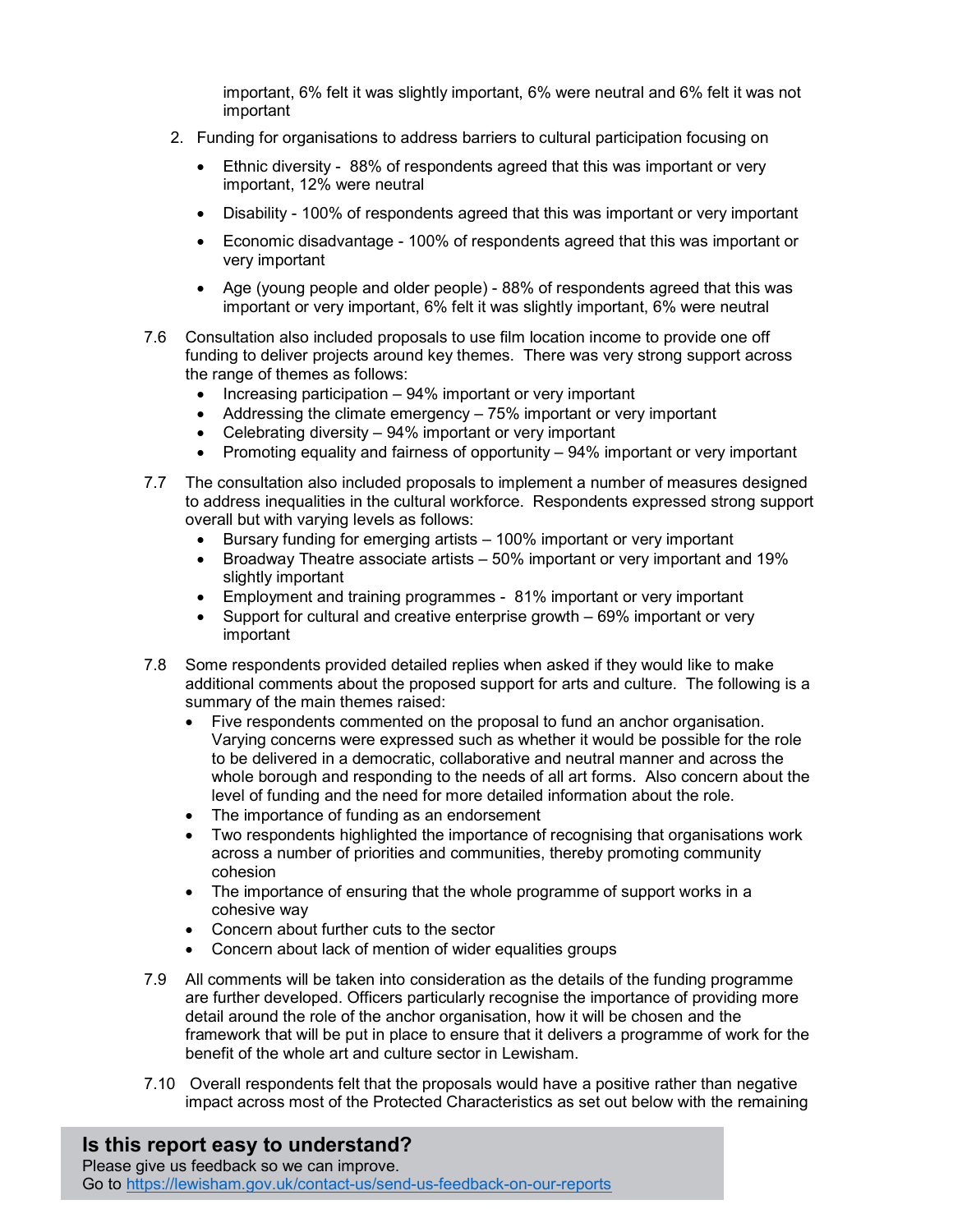percentage of respondents either stating no impact or don't know:

- Age: 45% positive impact 13% negative impact
- Disability 50% positive impact 6% negative impact
- **Ethnicity** 62% positive impact 2% negative impact
- Sex 6% positive impact 6% negative impact
- Gender Reassignment 6% positive impact 6% negative impact
- Pregnancy/maternity 0% positive impact 0% negative impact
- Religion/belief 6% positive impact 0% negative impact
- Sexual orientation 13% positive impact 6% negative impact
- Marriage/civil partnership 0% positive impact 0% negative impact
- 7.11 In relation to the wider equalities considerations there was again support for the proposals with respondents expressing a view that the proposals would have more of a positive impact on these additional groups impacted by inequality, with very few respondents feeling that these groups would be further disadvantaged:
	- Refugees and asylum seekers 43% positive impact 0% negative impact
	- Residents impacted by lack of housing & risk of homelessness 13% positive impact 0% negative impact
	- Residents impacted by loss or lack of employment 44% positive impact 0% negative impact
	- Residents impacted by socio-economic deprivation 50% positive impact 6% negative impact
- 7.12 The response to the consultation shows a high level of support for the strategic themes set out in the proposals and for the proposed activities to be funded under each theme. A slightly lower level of support was expressed around some aspects of the proposals for a cultural anchor organisation and it is clear from comments provided by respondents that a more detailed description of the role needs to be articulated and assurances provided around concerns expressed.
- 7.14 Officers therefore recommend moving forward with this approach, which builds on Lewisham's role as Borough of Culture in 2022, provides an important legacy and an effective response to the currents needs of the arts and culture sector.

## Is this report easy to understand?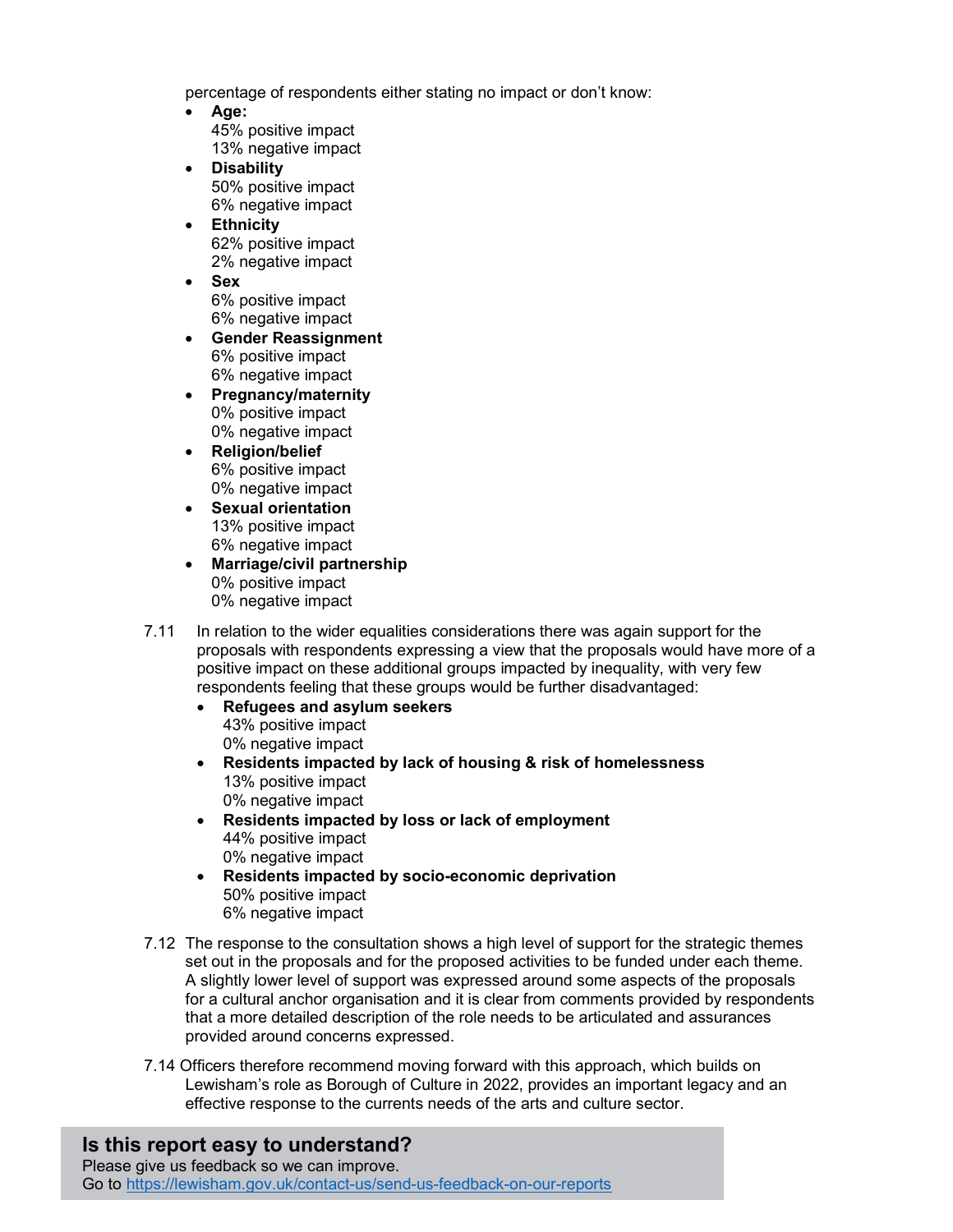- 7.15 In relation to arts and culture, proposals respond to recognised inequality within the sector seeking to provide a response that address these issues in Lewisham by engaging those who are most disadvantaged.
- 7.16 Taking current art and culture grant recipients into account, officers do not anticipate any specific impact on protected characteristics, although it has to be recognised that reduced funding will have an overall impact. In mitigation the programme of funding focusses more strongly on addressing inequality and will now be part of a package of support that draws on wider resources, including film location funding and the Broadway Theatre as a physical asset.
- 7.16 Future strategy around resourcing art and culture in Lewisham and specifically closing the gap around inequality will have a stronger focus on bringing in external resources to the borough. With reduced local authority funding available it is anticipated that support for a cultural anchor organisation as proposed in this report will provide the necessary capacity for successful future partnership bids.

## 8. Feedback outside of online consultation

#### Lewisham Speaking Up and Lewisham Ageing Well

- 8.1 The consultation offered the opportunity for organisations to facilitate sessions with service users so that Council officers could hear directly from residents about their experience of services and their views about the proposed grants programme.
- 8.2 Officers attended two sessions with service users from Ageing Well and Lewisham Speaking Up (LSUP) during the consultation period.
- 8.3 The session with Ageing Well members, hosted by Diamond Club in partnership with Ageing Well, was held on 29<sup>th</sup> June 2021 virtually, and was attended by 20 older Lewisham residents.
- 8.4 The group had met regularly in person pre-pandemic and was keen to learn more about the Main Grants proposal and consultation.
- 8.5 After briefly outlining the purpose of the consultation, the officer took questions and feedback from the group, which was delighted to share its newly developed Zoom abilities. Participants made a number of points, including highlighting the benefits of the 1-2-1 training and support they had received in the use of digital devices, and the part that improved digital inclusion had played in enabling them to access support and interaction so as to reduce loneliness and isolation. Their improved access to digital resources had also enabled them to access a range of online workshops, including dance and exercise, which had been fun and kept them active and healthy.
- 8.6 They were passionate about how liberating they had found their increased ability to work with digital technology, and their increased confidence in this area was clear. They highlighted their appreciation for the facilitation of the current group which enabled them to maximise the benefits from their weekly meetings and enabled everyone to participate in a constructive way.
- 8.7 They were keen advocates of the Council's support for digital inclusion and shared a strong view that many of their friends and neighbours would equally benefit from training and support of the nature they had experienced.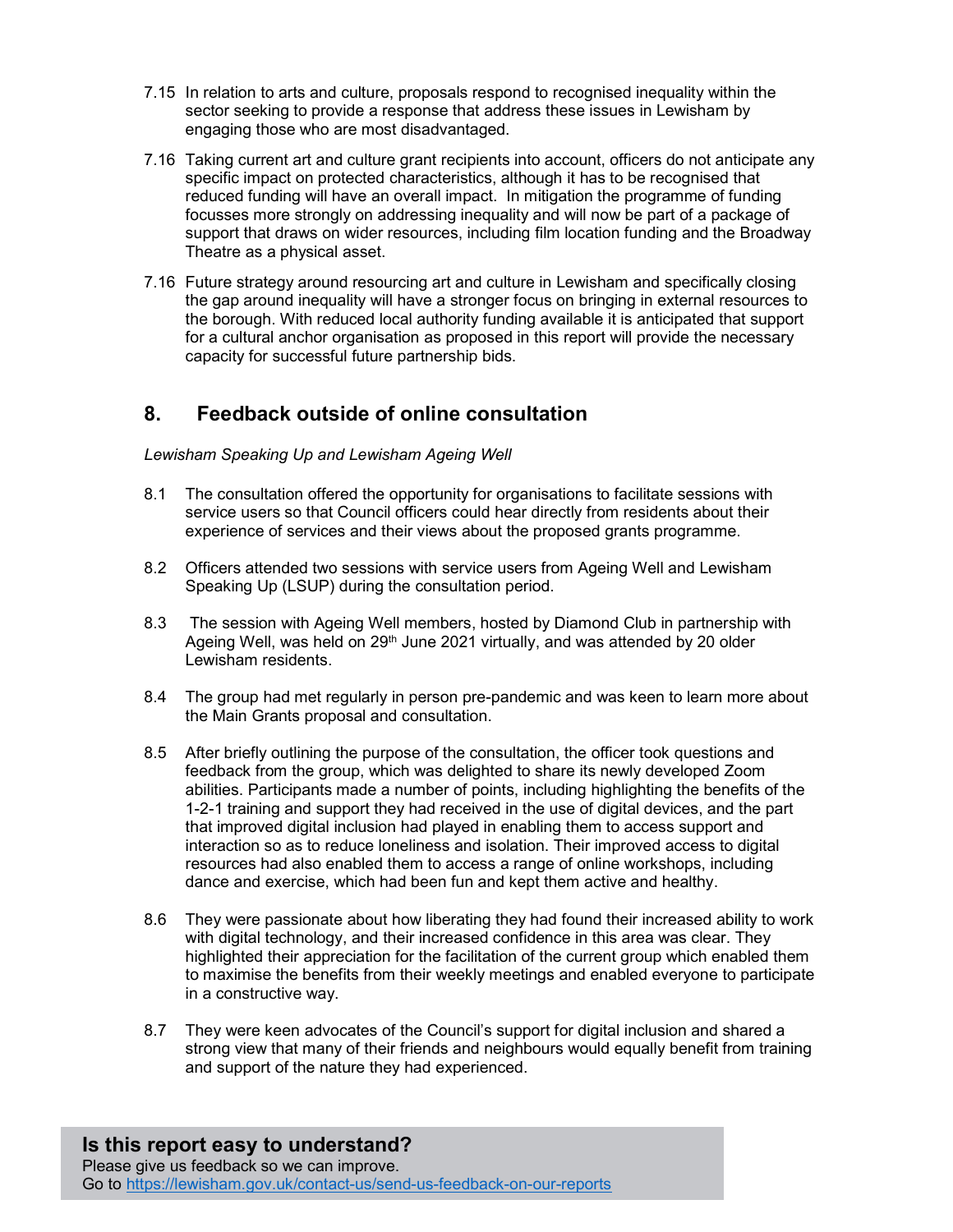- 8.8 The session hosted by LSUP was part of their weekly Tuesday meeting with members; it was also held virtually, on  $13<sup>th</sup>$  July 2021, and was attended by 28 LSUP members, who are people with learning disabilities and autism living in Lewisham.
- 8.9 Officers worked with LSUP to structure the session so that it was accessible and enabled participation. Further to officers outlining the context, discussion focused on three questions:
- a) What problems have you had to deal with in the least year? Were there extra problems because of COVID?
- b) How does LSUP help you and other people? What's good about the things LSUP does?
- c) How would it affect you if LSUP had less money for things like advocacy or selfadvocacy?
- 8.10 In answer to the first question, members identified loneliness, isolation and loss of other regular social contacts e.g. church, gym as a key challenge in the last year. Another equally challenging issue for members was COVID regulations including mask wearing – including impact on people with multiple impairments. The lack of appropriate IT and inadequate data plans to access information and online services was a significant challenge identified by members.
- 8.11 Members of LSUP were overwhelmingly positive about the benefits they gained from the service, including:
	- Feeling valued
	- Social contact combatting loneliness and isolation
	- Having a voice and being heard
	- Feeling enabled to make contributions
	- Increased confidence
	- Knowing that disabled people are on the board representing people with learning disabilities
	- Many felt that the service they received was crucial to them
- 8.12 In answer to the question about reduced funding, the majority of attendees felt that funding to LSUP should be increased or maintained as they felt they would not know how to manage without the service.

### Roundtable discussion on BAME infrastructure

- 8.13 The roundtable discussion was held on  $28<sup>th</sup>$  July 2021 via Teams. The purpose of the roundtable was to learn about the needs of Black Asian and Minority Ethnic-led Voluntary and Community Sector (VCS) organisations to help them thrive and continue to provide services to BAME communities in Lewisham during post-COVID recovery. Key objectives of the roundtable were:
- To create a shared understanding of the definition and specific needs of BAME-led VCS organisations in Lewisham
- To understand the role of infrastructure and funding to best support BAME-led VCS organisations in Lewisham
- 8.14 The session was facilitated by the Social Investment Consultancy and was supported by the Ubele Initiative; both gave feedback from research that they had undertaken on work with BAME organisations and funders that evidenced the inequality that exists in the funding landscape and made recommendations on some ways that funders can address this.
- 8.15 24 participants attended on the day. Organisations that participated in the roundtable were either a) delivering services to BAME communities as part of a BAME-led

Is this report easy to understand?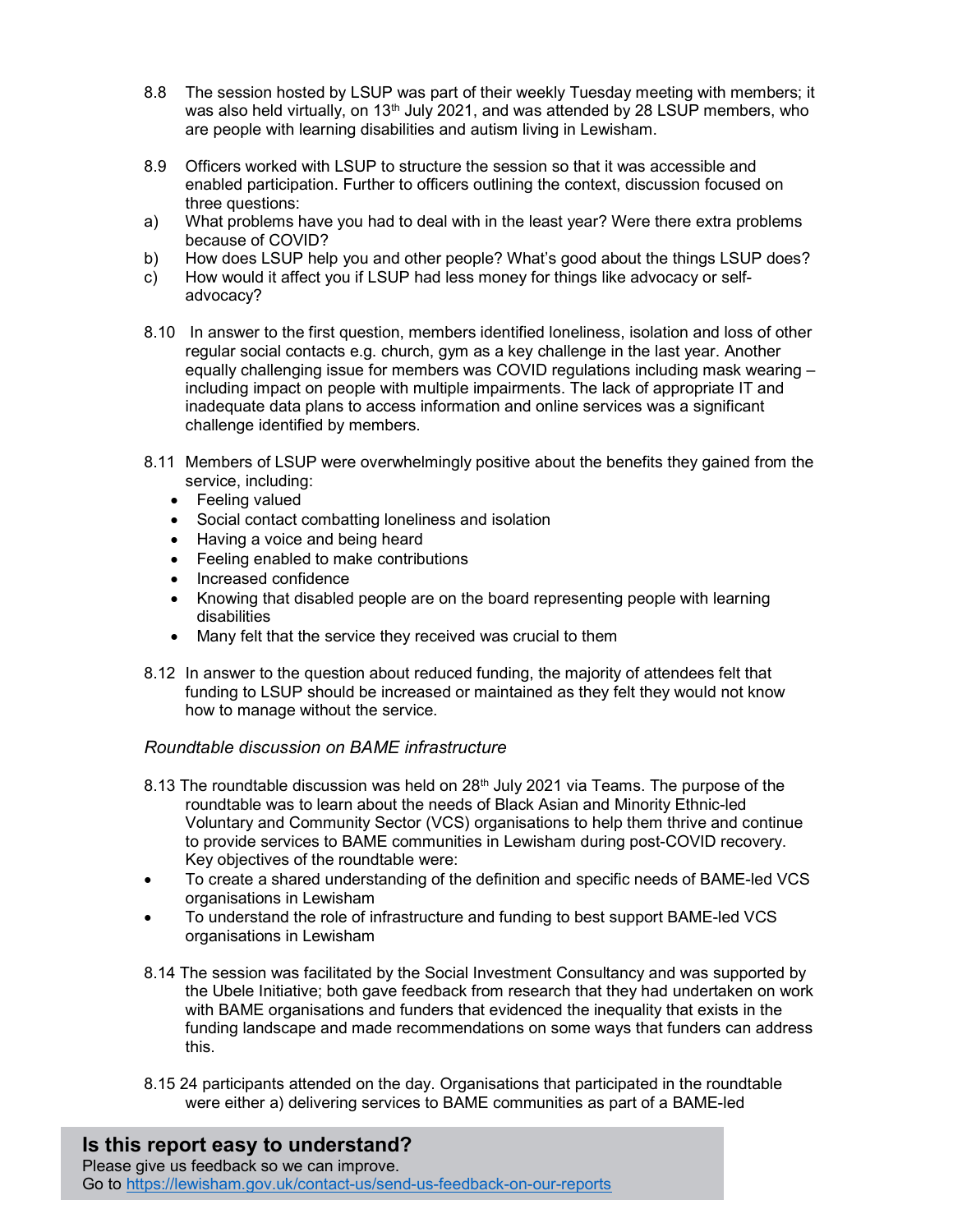organisation, b) funding BAME VCS organisations, and/or c) providing infrastructure support to the VCS. There were also representation from public health services in Lewisham. The roundtable was structured to include small-group discussions with facilitators in each of the groups, as well as presentations and whole-group discussions.

- 8.16 A key issue was defining what 'BAME led organisations' mean. Among the participants there was strong support for a definition that includes both the mission and purpose of the organisation as well as the make-up of the leadership.
- 8.17 Discussions on the needs and challenges faced by BAME led organisations identified the following as key issues that need to be addressed:
	- Sustainable funding with a long-term focus (rather than the short-term project funding made available prior to and throughout Covid)
	- Challenges in eligibility for funding and commissioning high numbers of BAME-led organisations face barriers even in the pre-application stages. Funders often do not recognise that the majority of BAME-led organisations are relatively small and have low turnover or lack specific documentation which lead to them not being eligible for funding at all. These barriers are not only applicable in securing funding, but also commissioning opportunities
	- Need for flexibility in application forms. Participants also shared that the application forms often require a level of proficiency in being able to express yourself, and therefore benefit those who use sophisticated language that is knowledgeable about the funding landscape. Members of BAME-led organisations felt that more flexibility and consideration is needed during this stage to take into account different backgrounds the applicants might come from and different levels of knowledge.
	- Removing other barriers in funding processes. A number of other barriers faced by BAME-led VCS organisations that need to be removed were also mentioned, including 1) short turnaround times to respond to funding opportunities; 2) lack of succession funding; 3) lack of compensation for fulfilling administrative requirements; and 4) long payment periods.
- 8.18 In terms of what was needed from infrastructure support, participants highlighted:
	- Lack of flexibility of infrastructure Participants felt that the current infrastructure at times seems too rigid and does not always welcome change, whether in the form of new leaders, new ideas or adopting individual approaches to supporting different organisations.
	- Different, more flexible ways of supporting organisations a number of attendees cited the Familia Project (a food-related pandemic response in Lewisham specifically targeting BAME communities) and other collaborative opportunities that enabled organisations to work together in a short period of time to secure funding, rather than the traditional and formal ways of delivering infrastructure through training for example.
	- Need for support for latter stages in organisational development. While it was acknowledged that currently it is possible to get support for establishing the initial policies, board and governance, it is much more complicated to get support to be able to transition into the next stage and become more self-sustaining.
	- Following from above, the need for infrastructure support tied into looking beyond a short-term funding bid – support around how the organisation can build on its learning,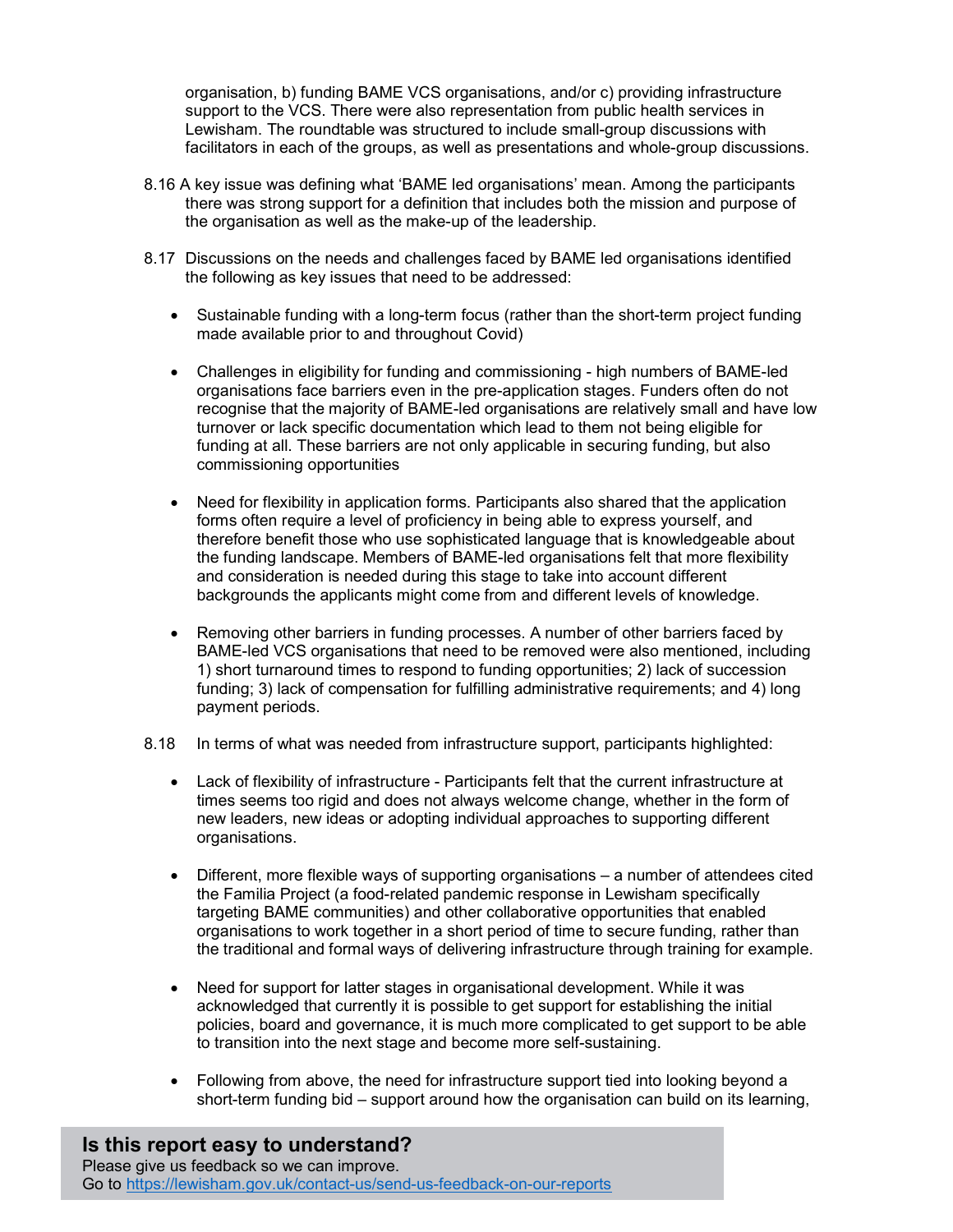communicate its impact, plan for the next stage, apply for more funds, develop a track record, and become viable.

- Feedback and mentoring. Based on earlier discussions around barriers in applying for funds, participants discussed that they very rarely receive feedback on their unsuccessful applications, which diminishes their confidence and does not let them know what areas they can improve on later on. Alternatively, an idea of collaborations between more and less experienced organisations were raised to be able to share expertise on how to secure funding.
- Supporting and growing leadership from BAME communities enabling representation and voice and making sure particularly smaller organisations with limited capacity are supported by compensating them for their time and expertise.
- Institutional racism. Participants expressed their concerns around institutional racism across different structures that they work with. They felt that often commissioners and funders do not accept their own privilege and implicit bias which increases the mistrust from BAME communities.

## 9. Overall Conclusions and recommended response

- 9.1. The response to the consultation shows a high level of support for the priorities set out in the proposals, namely
	- a) An economically sound future
	- b) A healthy and well future
	- c) A future we all have a part in
- 9.2 The response also showed a high level of support for the proposed activities to be funded under each priority, i.e.: a) i. An economically sound future, specifically good quality, independent Information and Advice Services a) ii. An economically sound future, specifically enabling Digital Access for All, including training on digital skills b) A healthy and well future – specifically physical and mental health and well-being – including volunteering, social prescribing, connecting people to their local community or communities of interest as a means of improving their well-being c) A future we all have a part in – specifically building strong communities through investments in infrastructure to enable the VCS to be independent – e.g. community fundraisers, volunteer brokerage and community directory
- 9.3 We therefore recommend moving forward with these as our agreed priorities for the Main Grants programme 2022-25. A number of respondents raised the issue of advice services addressing symptoms rather than the fundamental causes of financial hardship, specifically clearer pathways and opportunities for employment. We propose that as part of the funding, advice services support the development of a clear pathway to employment over the next funding cycle, and lead on partnerships with others in the sector and with the Council on increased opportunities for employment.
- 9.4 While there was overall a high level of support for the idea of Community Fundraisers, and for the areas of focus, the proposal prompted many comments and questions from respondents. There was uncertainty amongst respondents as to whether or how the fundraisers can support them if they were to lose their funding; uncertainty about how the fundraisers would prioritise projects and bids; how the work would be coordinated and how the work would achieve consistent support across the focus areas. It is understandable that this proposal raised many questions. It is a new model and not one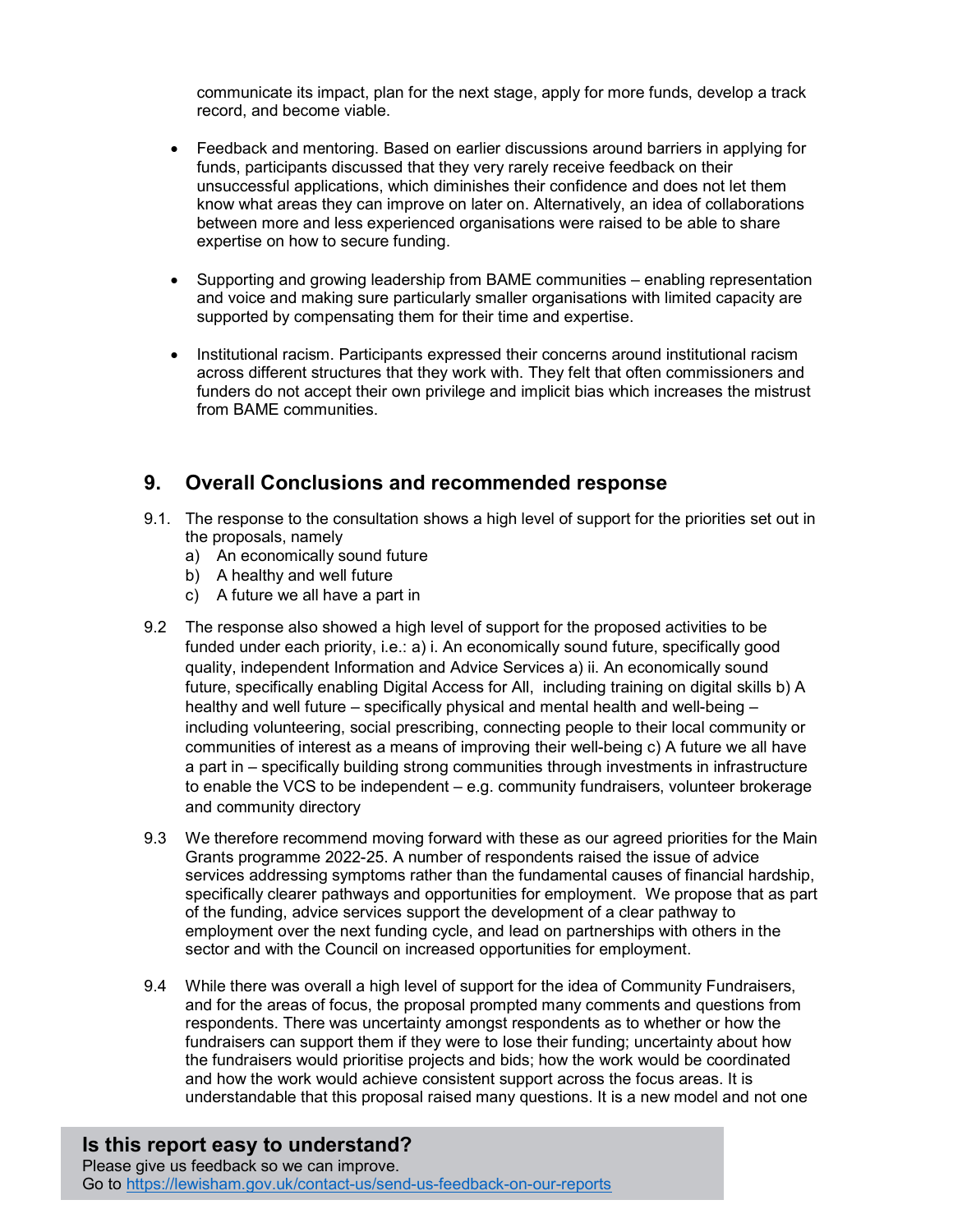that has been attempted before through the Main Grants programme. However, the proposal builds on learning from a collaborative fundraiser model that was trialled with a small number of VCS partners. Conversations and discussions about the way collaborative fundraising for the sector could work has already begun. A funding partnership was set up to oversee this pilot which could continue to provide some oversight and support for coordination of the Community Fundraisers. Further, we believe the model offers scope for the VCS to take a leadership role and have more control in directing its fundraising efforts. In order to address concerns expressed by some that the posts will not assist them if they lose Main Grants funding it is proposed that these grants are let through a bespoke and shortened process to ensure that individuals can be in post before the end of the current funding round – see paragraph 9.7 below.

- 9.5 There was general agreement about the focus areas, although some concerns that culture and sports could not be delivered in one fundraiser brief as they are too disparate and require different kinds of subject expertise. A suggestion was that this post could be split and hosted by relevant subject matter experts; i.e. an arts organisation to host a .5 FTE and a sports organisation to host an equivalent resource. Concerns were also raised about the specific named characteristics for the fundraiser for the equalities brief, as it was felt that other protected characteristics would be excluded.
- 9.6 We recommend that we proceed with the Community Fundraiser proposals but respond to the issues raised by:
	- Splitting the culture and sports brief, so that subject matter experts can host a part time post each
	- Keeping one of the Community Fundraisers' focus on equality and equity including ethnicity and disabilities, as communities specifically impacted by Covid, but with an expectation that the that the hosting organisation should also look at addressing other protected characteristics as part of the brief, along with intersectionality. In line with the recommendation that ethnicity and disability are specific areas of focus, we would welcome applications from organisations directly working with and experienced in the needs of these communities.
- 9.7 In order to address the issues around coordination, consistency, mechanisms and process for prioritising projects, we propose the process for Community Fundraiser applications are expedited so that the fundraisers are in post as soon as possible, to begin the work of engaging the sector and developing a coordinated plan of support. We propose a three-week Expression of Interest (EOI) period from the launch of application stage (26<sup>th</sup> September), followed by interviews, with awards of grants by late November 2021. This would enable early recruitment to the fundraiser posts.
- 9.8 There were mixed responses to the proposals for significant partnership grants for advice services and social prescribing. While the majority of respondents recognised the importance of both activities, there was concern that funding signposting might take resources away from frontline services; there were concerns about larger partnership grants cutting out smaller providers; there were also concerns and a call for the funded activity to be evidence based, provide data and for the funded organisations to play a role in coordination and support.
- 9.9 Based on the above, we recommend that there is continued priority given to advice and social prescribing as significant services; however, funding these services should encompass a more rigorous approach, with a clear expectation in terms of the design of the service, outcomes, targets, development plans and the role of the services in coordination and support of the sector. While maintaining the flexibility of the grants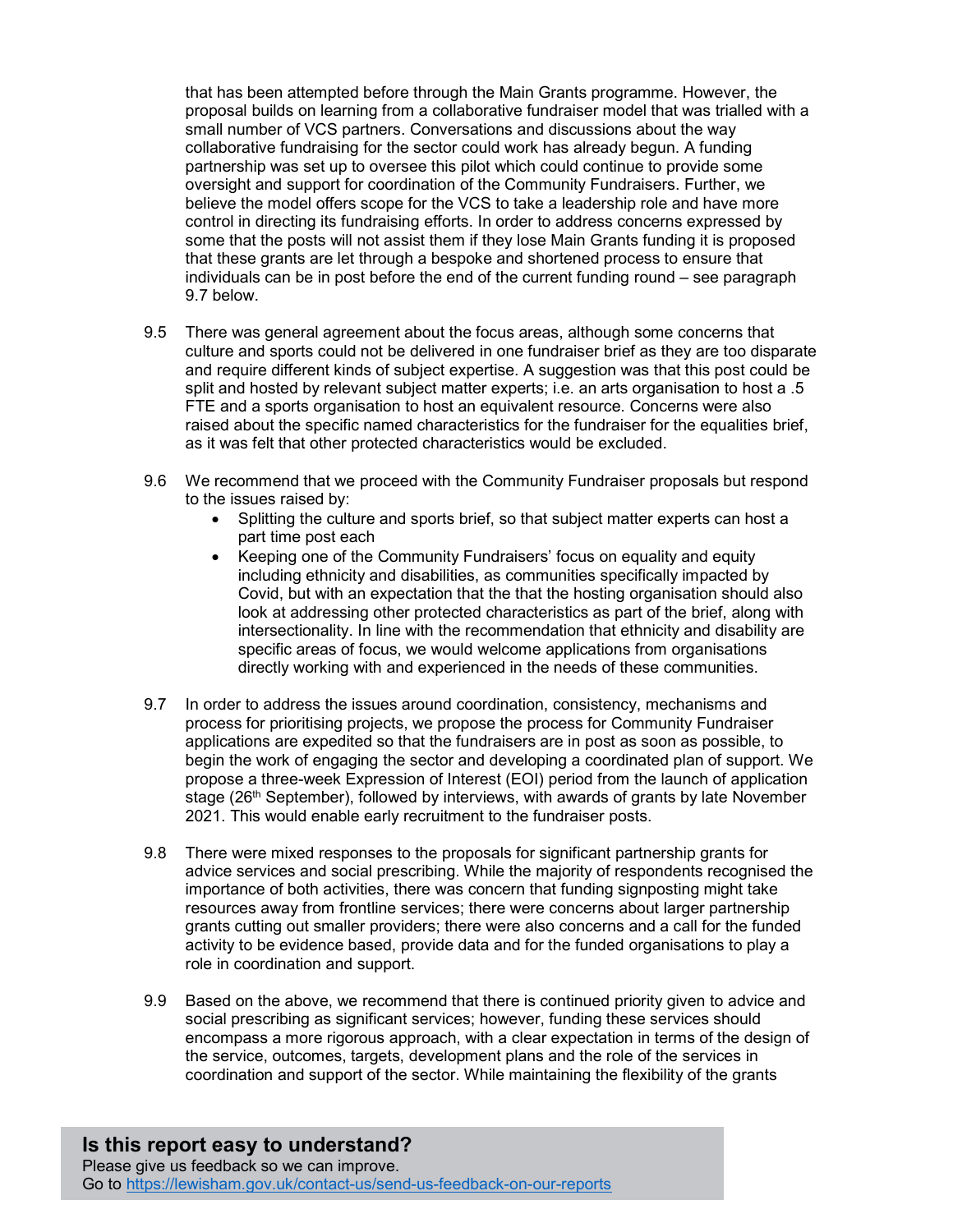programme, we propose moving to a more commissioning-based approach to the two services.

- 9.10 The majority of respondents were supportive of proposals for partnership grants of £10,000, although there were some questions about what this small sum of money could be expected to achieve. There was also a request for more clarity on the intended aims and outcomes of partnerships.
- 9.11 We recommend that the partnership grants are part of the Main Grants scheme but recommend that the grants are awarded on the basis of:
	- Areas of the borough where we see the need for strong VCS leadership
	- Aspiration and potential to grow on the part of the VCS
	- Willingness to connect with partners and specifically to work closely with the Council
	- Conversation and agreement with partners about how we work together moving forward, including how we support each other to achieve our ambitions for the borough
	- Specific outcomes in relation to the above
- 9.12 The majority of respondents were in favour of a new and dedicated funding programme for the Borough of Culture, we therefore recommend this is taken forward in line with the findings of the separate consultation outlined in Section 7.
- 9.13 Our approach to equity was supported by the majority of respondents. However, issues about the focus areas in terms of equity were raised, specifically in relation to our Borough of Sanctuary commitment, and the needs of LGBTQ+ residents. We have outlined the proposal for Community Fundraisers above. However, we recommend that we change our approach in relation to how we assess bids overall to not just focussing on those impacted by Covid, but extending this focus to include the protected characteristics traditionally funded by the Main Grants programme, and seldom heard communities.
- 9.14 Based on findings from our roundtable discussions about an effective BAME infrastructure, we propose infrastructure support that is ideally tied to and works alongside the Community Fundraiser. BAME led organisations through this support will be able to collaborate, gather data and explore ideas about need, identify ideas for funding, and be supported pre-and post- applications to become sustainable. This approach responds directly to what BAME led organisations have asked for. We would ensure that the intended support developed a robust framework of monitoring and evaluation, to show how many of our BAME led organisations have been enabled to grow and in what way, what income they have generated, the resulting increase in support to BAME communities and the impact of this support.
- 9.14 Taken together it is recommended that Mayor and Cabinet agree the following priorities and processes for the Main Grants programme 2022-2025:
- 9.15 Moving forward with the following priorities for the programme:
	- a) An economically sound future, specifically:
	- i. Advice Services and
	- ii. Enabling Digital Access for All
	- b) A healthy and well future, specifically:
		- i. Physical and Mental Health and Wellbeing
	- c) A future we all have a part in
		- i. Building strong communities

## Is this report easy to understand?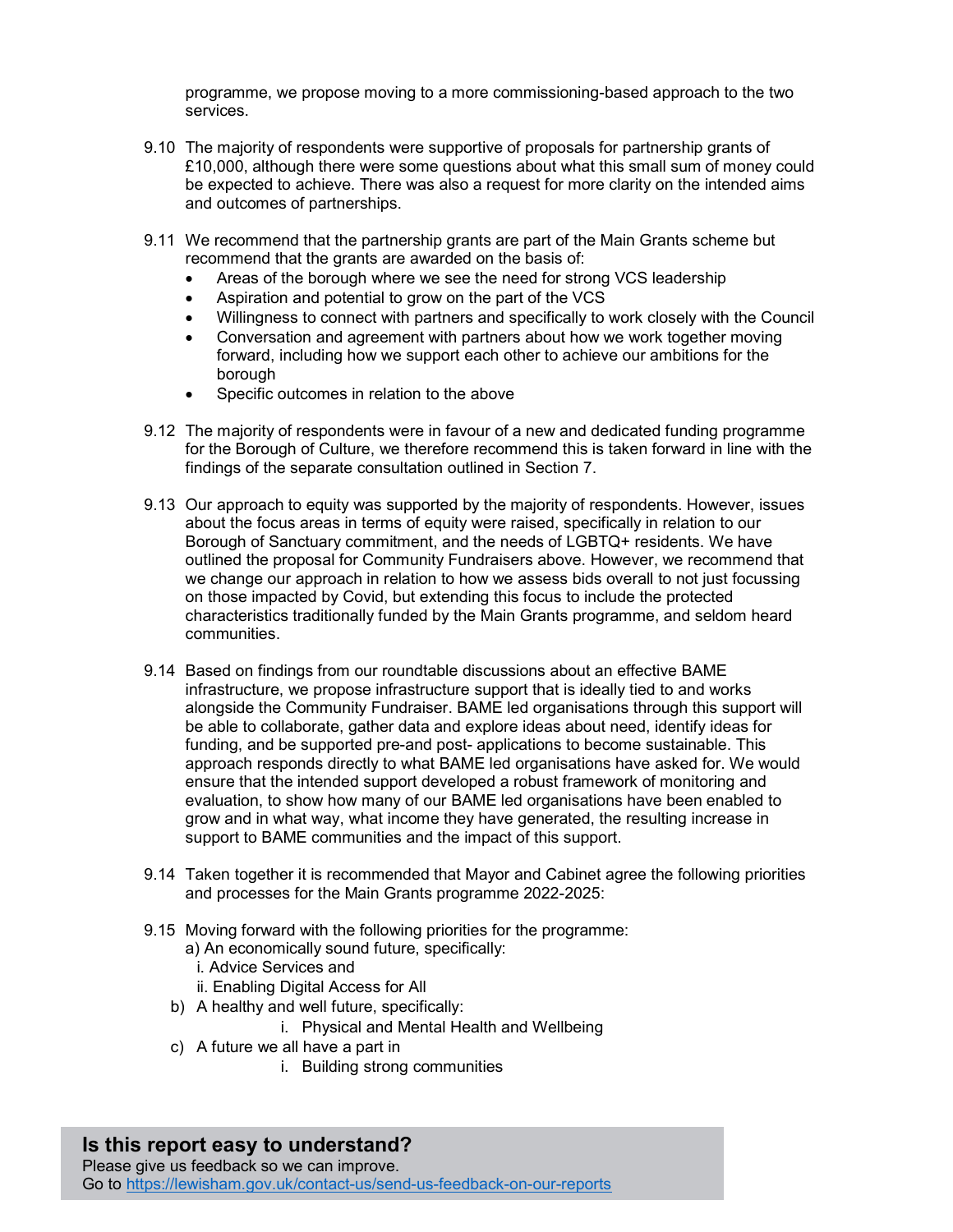- 9.16 Funding four Community Fundraiser posts, to be hosted by the VCS, with the following areas of focus:
	- 1x FTE Community Fundraiser with a focus on equality and equity including ethnicity and disabilities as protected characteristics specifically impacted by Covid, but with an expectation that the hosting organisation should also look at addressing other protected characteristics as part of the brief, along with intersectionality
	- 1 x FTE Community Fundraiser with a focus on geographical cold spots in the borough/areas of high deprivation that do not have other sources of income such as NCIL
	- .5 FTE Community Fundraiser with a focus on the arts
	- .5 FTE Community Fundraiser with a focus on sports
- 9.17 That the Community Fundraiser funding is let earlier, through an Expression of Interest/Interview process, and awards granted by late November 2021
- 9.18 Moving forward with significant partnership grants for advice and social prescribing, but with a more rigorous commissioning-based approach
- 9.19 That we move forward with partnership grants of £10,000 but with clearer, measurable and proportionate partnership outcomes
- 9.20 Our approach to achieving equity in the main grants programme will be to focus grants on projects which benefit:
	- communities most impacted by Covid
	- people with protected characteristics specifically age, ethnicity, disability, sexual orientation and gender reassignment, and
	- seldom heard voices
- 9.21 Funding Black, Asian and Minority Ethnic infrastructure support that is ideally tied to and works alongside the Community Fundraiser. The focus of the support will be capacity building focused on collaboration, enabling organisations to identify need, generate ideas for funding, and support to become sustainable.
- 9.22 That we move forward with a separate grant programme aligned to London Borough of **Culture**
- 9.23 That the art and culture funding programme has the following strategic themes:
	- A healthy and well future
	- A greener future
	- A future we all have a part in
- 9.24 Additionally that the art and culture funding programme funds the following activities: 1. Funding a cultural anchor organisation to:
	- Provide sector leadership
	- Co-ordinate consortium funding bids
	- Support emerging artists
	- Nurture partnerships
	- 2. Funding for organisations to address barriers to cultural participation focusing on:
		- Ethnic diversity
		- **•** Disability
		- Economic disadvantage
		- Age (young people and older people)

### Is this report easy to understand?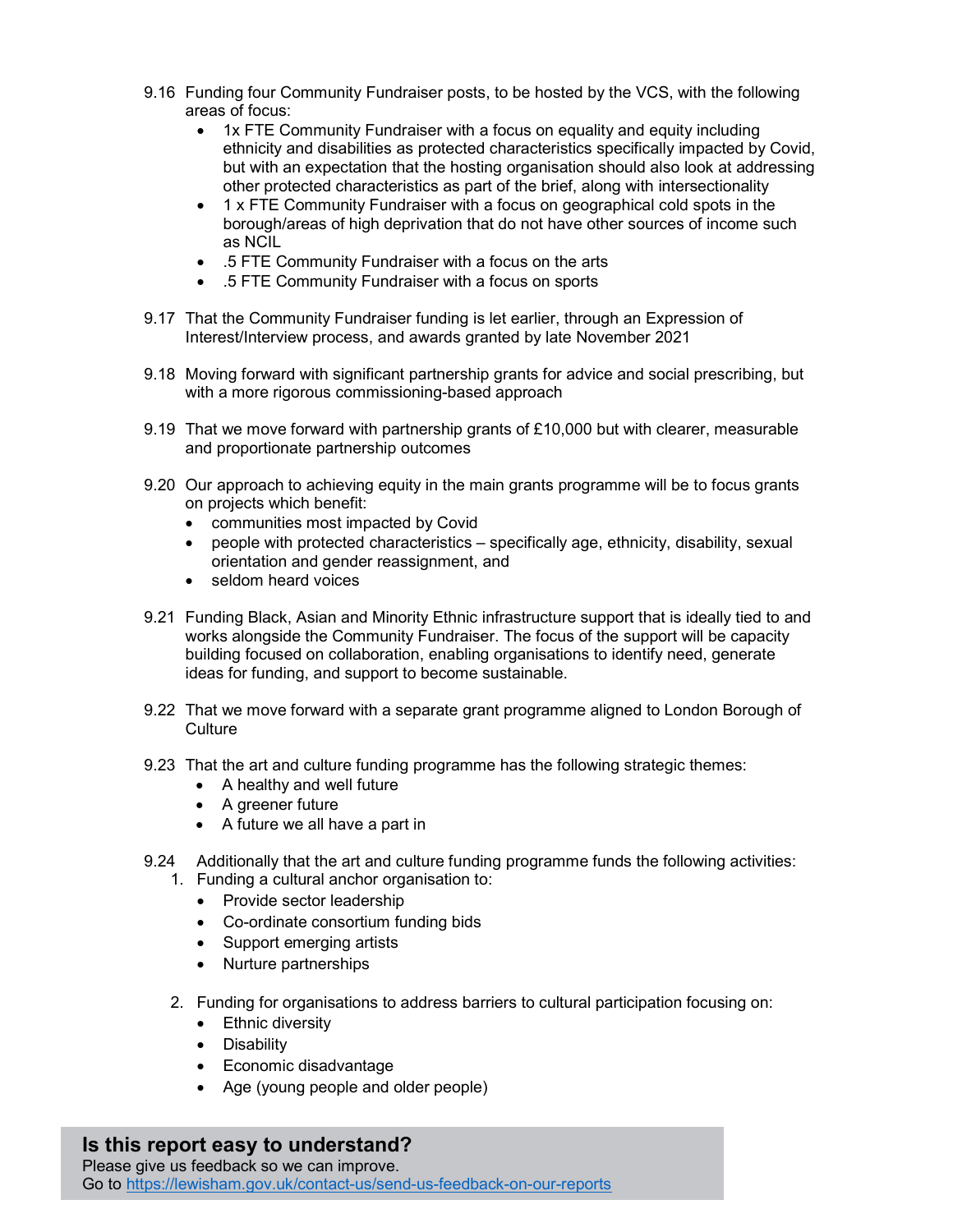- 3. One off funding to deliver projects around key themes:
	- Increasing participation
	- Addressing the climate emergency
	- Celebrating diversity
	- Promoting equality and fairness of opportunity
- 4. Address inequalities in the cultural workforce through
	- Bursary funding for emerging artists
	- Broadway Theatre associate artists
	- Employment and training programmes
	- Support for cultural and creative enterprise growth

### 10. Application process and guidance

- 10.1 The programme will be launched on  $23<sup>rd</sup>$  September and will close on 18<sup>th</sup> November (8) weeks). The application process will be managed on the recently developed funding portal. The borough-wide NCIL programme was launched and managed through the portal, and we will be using the learning from this process to ensure the Main Grants application process is as accessible and easy to complete as possible.
- 10.2 Officers will ensure that the launch of the programme is publicised as widely as possible. This will include the Council and partner's websites (including Lewisham Local), by e-mail to our existing funded VCS organisations and by e-mail to wider sector networks, for example faith groups, BAME network, funding partnership, etc. It will also be circulated widely within Council.
- 10.3 There will be three distinct application forms;
	- 1. Expressions of Interest for the fundraising posts
	- 2. Specific application forms for £10,000 partnership grants
	- 3. Specific application forms for grants under the agreed priorities
- 10.4 Officers will run a number of workshops for the VCS in the first 4-6 weeks of the period to describe the application process and outline our expectations in terms of responses. This proved extremely useful for organisations through the NCIL process. Similarly to the NCIL process, we will tailor some of the workshops to our smaller VCS organisations.
- 10.5 Using learning from the borough-wide NCIL process and previous programmes of funding, officers will ensure that the application process generates the information we need for rigorous and consistent assessment of bids. We propose to have guidance for assessors to ensure consistency in the assessment process.
- 10.6 Assessments will take place in November and December so that organisations can be informed of proposed recommendations prior to Christmas. They will be informed with the clear caveat that the recommendations are subject to the appeals process and Mayor and Cabinet decisions.

#### 11. Monitoring and Evaluation framework

- 11.1 In response to calls to increase the rigour of the Main Grants monitoring and evaluation approach, we will commission a specialist organisation to develop a specific framework based on the range of services who receive funding through the programme.
- 11.2 The successful evaluation partner will work with the Council, health partners and VCS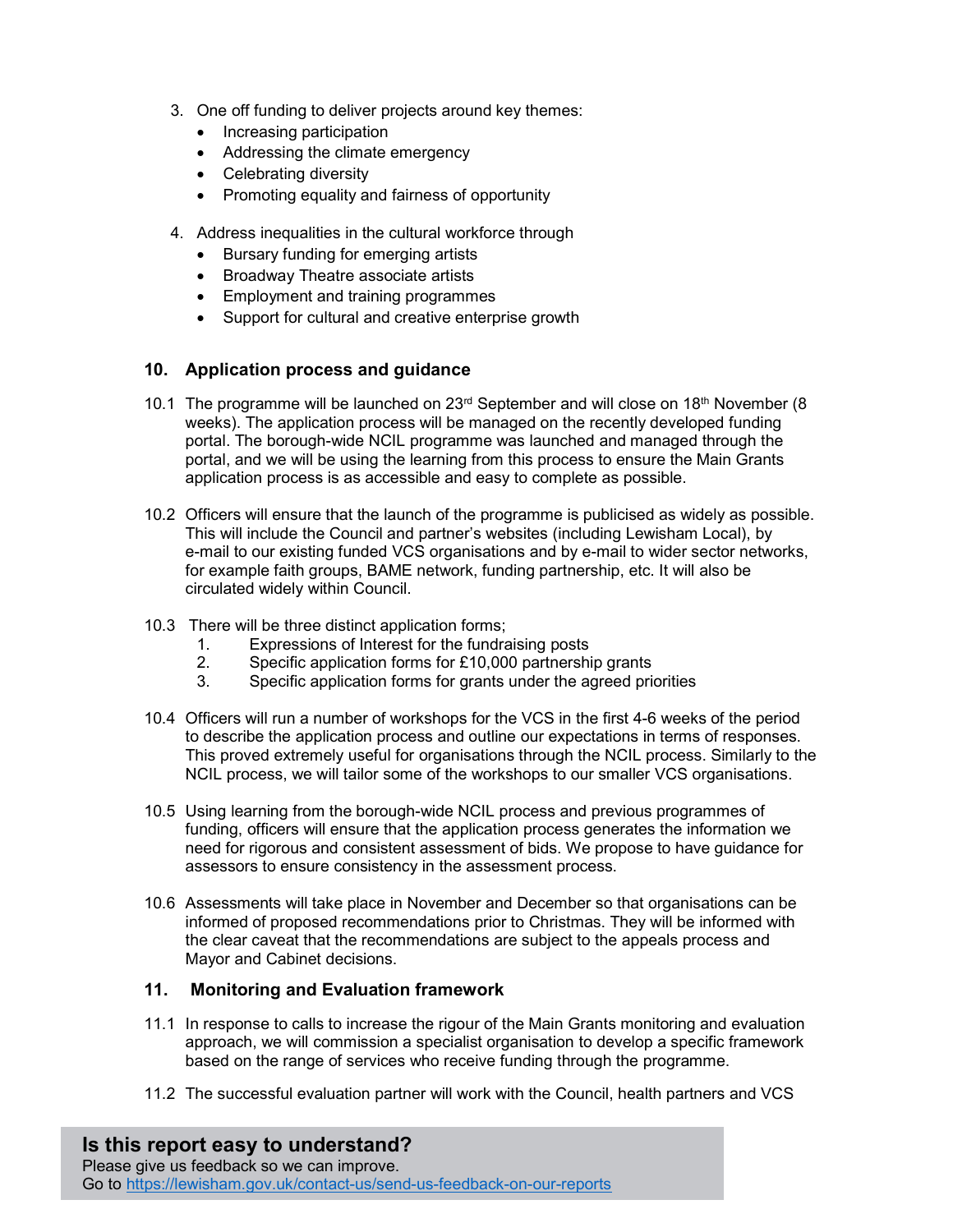organisations to identify the key performance indicators that together show the impact of the Main Grants funding to the VCS.

- 11.3 Flowing from this, the evaluation partner will work with the Council to identify the key monitoring information to be gathered from all funded organisations and specific information to be gathered by a smaller sub-set of funded organisations.
- 11.4 The evaluation partner will also work with the Council to develop a performance dashboard that can provide quarterly information on key agreed data sets.
- 11.5 As previously mentioned, organisations that receive grants of more than £100,000 will have specifically designed, rigorous monitoring arrangements.

#### 12. Financial implications

- 12.1 The current available budget for the Main Grants Programme is £2,636,308 plus an additional £313,000 of agreed Better Care Funding which specifically supports the grant paid to Age UK Lewisham and Southwark in respect of SAIL (safe and Independent Living).
- 12.2 As part of the councils Medium Term Financial Strategy a revenue saving of £800,000 (ref B-06 Cuts to Main Grant Programme) has been agreed for the 22-23 financial year onwards. The new Main Grants Programme is due to run for three years from April 2022- March 2025 and the annual cost will need be to be contained within the revised general fund budget of £1,836,308 plus whatever ongoing funding is agreed from BCF for future years.

#### 13. Legal implications

- 13.1 Under S1 of the Localism Act 2011 the Council has a general power of competence to do anything which an individual may do unless it is expressly prohibited.
- 13.2 The giving of grants to voluntary organisations is a discretionary power which must be exercised reasonably, taking into account all relevant considerations and ignoring irrelevant considerations.
- 13.3 In relation to any consultation exercise sufficient reasons must be given for any proposal, adequate time must be given for consideration and response and the outcome of the consultation must be conscientiously taken into account by the decision maker. Taking into account the results of the consultation, the report sets out the revised priorities of the Main Grants Programme, revised approaches and focus areas, and new grant programmes to support particular social needs and themes.
- 14.4 Decisions on making a grant or giving assistance to a voluntary organisation require the approval of Mayor and Cabinet where the level of a grant is over £10,000 (Mayoral Scheme of Delegation section Q). Those decisions will be key decisions (Constitution Article 16(c)(xiii)). As such it is for Mayor and Cabinet to approve the recommendations with regards to the revised process for allocating grants in relation to the Main Grants Programme.
- 14.5 The Equality Act 2010 (the Act) contains a public sector equality duty (the equality duty or the duty). It covers the following nine protected characteristics: age, disability, gender reassignment, marriage and civil partnership, pregnancy and maternity, race, religion or belief, sex and sexual orientation.

 In summary, the Council must, in the exercise of its functions, have due regard to the need to:

Is this report easy to understand? Please give us feedback so we can improve. Go to https://lewisham.gov.uk/contact-us/send-us-feedback-on-our-reports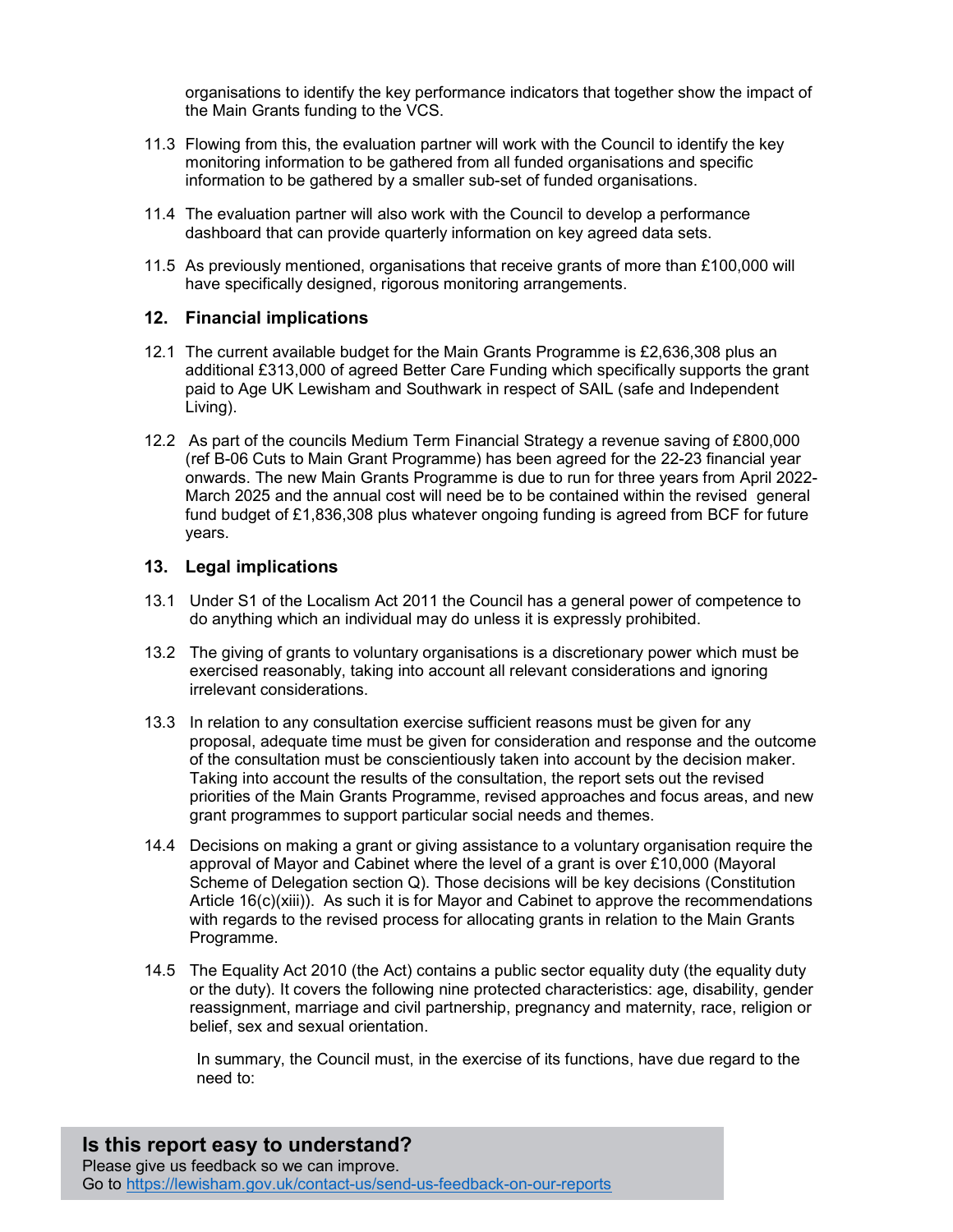- eliminate unlawful discrimination, harassment and victimisation and other conduct prohibited by the Act.
- advance equality of opportunity between people who share a protected characteristic and those who do not.
- foster good relations between people who share a protected characteristic and those who do not.
- 14.6 The duty continues to be a "have regard duty", and the weight to be attached to it is a matter for the Mayor, bearing in mind the issues of relevance and proportionality. It is not an absolute requirement to eliminate unlawful discrimination, advance equality of opportunity or foster good relations.
- 14.7 The Equality and Human Rights Commission has issued Technical Guidance on the Public Sector Equality Duty and statutory guidance entitled Practice". The Council must have regard to the statutory code in so far as it relates to the duty and attention is drawn to Chapter 11 which deals particularly with the equality duty. The Technical Guidance also covers what public authorities should do to meet the duty. This includes steps that are legally required, as well as recommended actions. The guidance does not have statutory force but nonetheless regard should be had to it, as failure to do so without compelling reason would be of evidential value. The statutory code and the technical guidance can be found at:

http://www.equalityhumanrights.com/legal-and-policy/equality-act/equality-actcodesofpractice- and-technical-guidance/

- 14.8 The Equality and Human Rights Commission (EHRC) has previously issued five guides for public authorities in England giving advice on the equality duty:
	- The essential guide to the public sector equality duty
	- Meeting the equality duty in policy and decision-making
	- Engagement and the equality duty
	- Equality objectives and the equality duty
	- Equality information and the equality duty
- 14.9 The essential guide provides an overview of the equality duty requirements including the general equality duty, the specific duties and who they apply to. It covers what public authorities should do to meet the duty including steps that are legally required, as well as recommended actions. The other four documents provide more detailed guidance on key areas and advice on good practice. Further information and resources are available at

http://www.equalityhumanrights.com/advice-and-guidance/public sectorequalityduty/quidance-on-the-equality-duty/

### 14. Equalities implications

- 14.1 The proposals set out in the consultation and in this report have been based on:
	- reviewing the ongoing inequity in Lewisham (set out in the Consultation document, Appendix 1)
	- identifying the emerging and/or worsening issues brought about by the pandemic (set out in the Consultation Document, Appendix 1)
	- consulting with our VCS and residents on the impact of proposals on equalities (Section 6.22 – 6.36)
	- Consulting with specific service users on the proposals (Section 8)

#### Is this report easy to understand? Please give us feedback so we can improve. Go to https://lewisham.gov.uk/contact-us/send-us-feedback-on-our-reports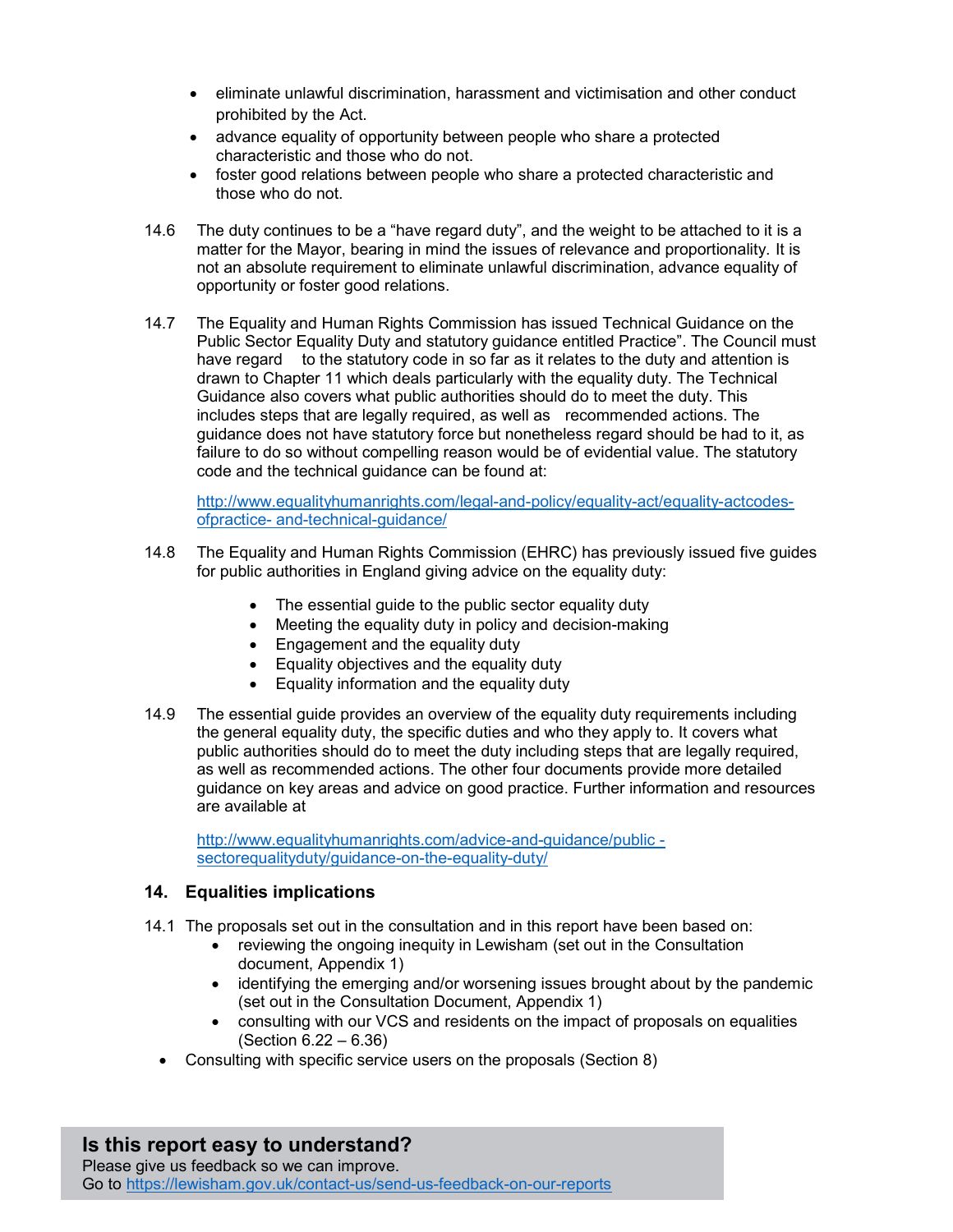- 14.2 Based on the above, we have set out our rationale for the proposals in relation to equalities, assessed the impact on equalities and protected characteristics, and proposed mitigations. This is outlined below.
- 14.3 The review of ongoing inequity and emerging need through Covid highlighted a number of key issues that were important to address for recovery:
	- Increasing financial hardship
	- Impact on physical mental health and well-being
	- Digital exclusion and the impact of this both in terms of accessing information and support, in an intensely digitally-driven context
	- The disproportionate impact of Covid, highlighting existing inequalities, for people from BAME communities, people with disabilities, and those impacted by socioeconomic deprivation
	- The need for communities to connect and become resilient post-pandemic
- 14.4 The proposals try to directly address these issues in the context of the voluntary and community sector, and the preventative support they can offer, reaching out to our most disadvantages communities and residents.
- 14.5 The proposals for large grants for advice and social prescribing respond to increasing financial hardship and the impact on physical and mental health; digital inclusion and building strong communities is one of our key priorities, and within this we have highlighted what we believe will be strong foundations for infrastructure that will enable communities to navigate their way to services, volunteer and participate – a good community directory and volunteering brokerage are examples.
- 14.6 We have also set out our approach to achieving equity by:
	- Focusing grants on those most impacted by Covid 19, residents with protected characteristics, and our seldom heard communities
	- Supporting BAME lead infrastructure
	- Funding a Community Fundraiser targeted on equalities
- 14.7 On the basis of existing grant recipients, we assess that the following protected characteristics and those additional factors/characteristics identified since Covid are most likely impacted by these proposals:
	- Age
	- Disability
	- Ethnicity
	- Sex
	- Sexual Orientation
	- Gender Reassignment
	- Refugees and Asylum Seekers
	- Residents impacted by lack of housing & risk of homelessness
	- Residents impacted by loss or lack of employment
	- Residents impacted by socio-economic deprivation
- 14.8 The proposals suggest a number of focus areas for equalities, primarily based on a review of the impact of Covid. These are: ethnicity, disability and those impacted by socio-economic deprivation. As is evidenced by responses from the consultation, our approach to equalities has general support, with many feeling that the impact on ethnicity, disability and socio-economic deprivation, will be positive.
- 14.9 Due to the reduction of funding available through the programme, it is likely that other protected characteristics not identified as focus areas in the new programme –

# Is this report easy to understand?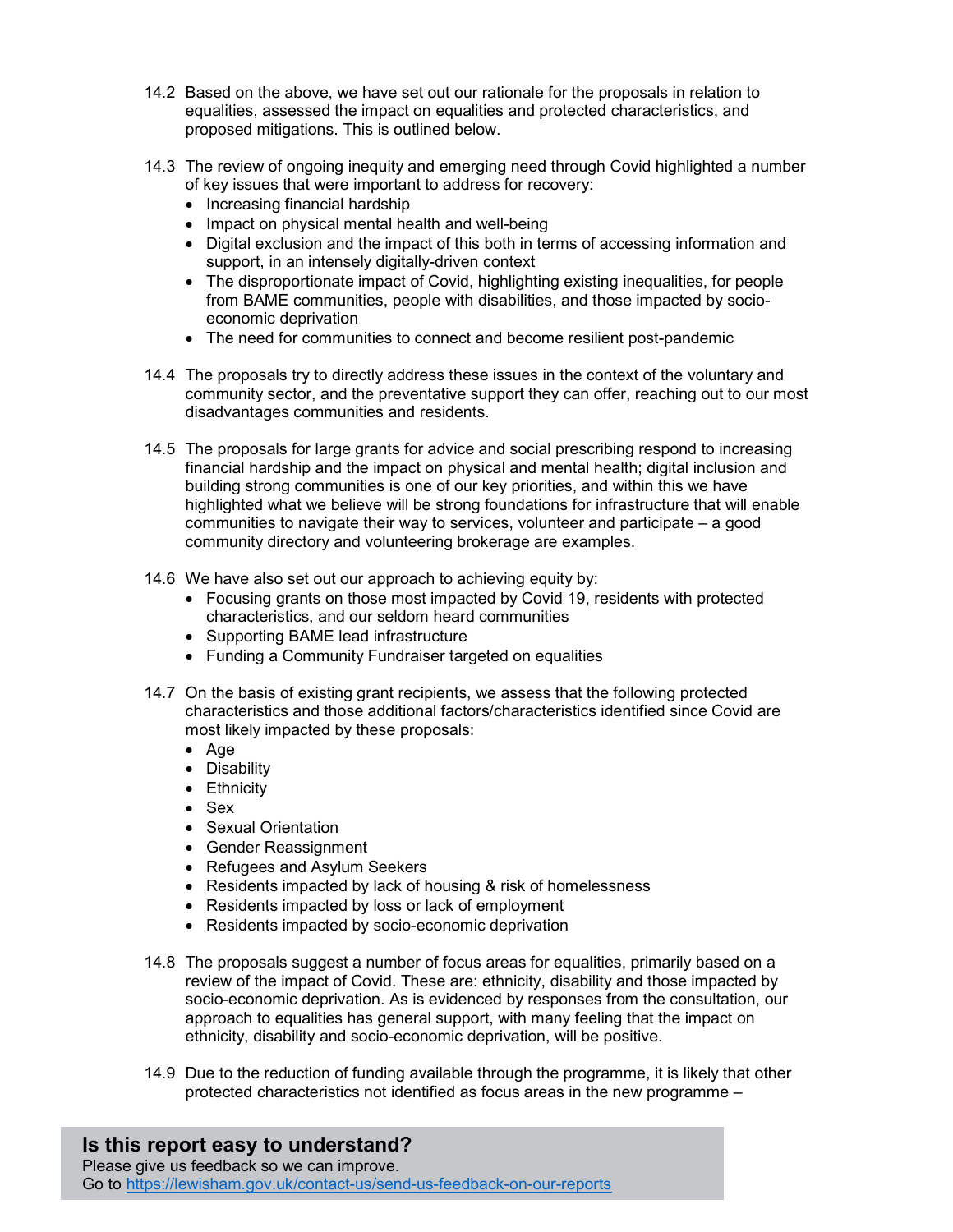specifically older people (as younger people were not the focus area of the Main Grants programme), gender re-assignment and sexuality, will be impacted by loss of funds and therefore lack of services. Respondents from the online survey have both commented directly on this and highlighted this in the responses they have chosen.

- 14.10 In order to mitigate the above, we have recommended that we amend the proposals so that we include protected characteristics and seldom heard voices as a key criteria when prioritising bids, alongside those impacted by Covid, to ensure the needs of specific communities such as LGBTQ+ people are responded to as part of this programme.
- 14.11 In relation to older people, and the potential loss of funding in this area, one clear mitigation is the larger partnership grant recommended for a social prescribing 'front door' service. This service is a key preventative intervention for older people and is accessed primarily by older people, as is evidenced by monitoring data from the service. Therefore older people remain a key beneficiary of the Main Grants programme. It is important however, that we respond to the feedback from the consultation that larger signposting services may be prioritised at the cost of smaller delivery organisations. We are committed to ensuring that the pathway for support to older people, through the social prescribing service, is effectively resourced going forward, through better use of our small grants and Neighbourhood Community Development Partnership (NCDP) grants.
- 14.12 The feedback from the consultation identified a number of other ways we can mitigate the negative impact on equalities, including addressing intersectionality, focusing larger funded services on targeting communities with protected characteristics, and developing better data to assess how well we are responding to addressing equity. We will ensure that the new programme encompasses these ideas and principles, for example in ensuring that the commissioned monitoring and evaluation framework addresses the question about how we are addressing equity.
- 14.13 We will also work closely with existing grant recipients to ensure that the impact on service users is mitigated by identifying other streams of local funding, for e.g. boroughwide or ward NCIL, that other kinds of support for e.g. use of community spaces are offered where needed, or that Community Fundraisers are able to support the organisation to meet any funding gap moving forward.
- 14.14 There will be a further, full Equality Assurance Assessment (EAA) completed on the recommendations for funding through the Main Grants programme

# 15. Climate change and environmental implications

- 15.1 London Borough of Culture has provided the opportunity for the arts and culture sector to take a lead in addressing the climate emergency, highlighting the issues in an engaging way and bringing residents together to develop a solutions based approach. A greener future is one of the strategic themes of the proposed programme of future funding for art and culture, thereby resourcing this continued role over the coming three years.
- 15.2 London Borough of Culture has also highlighted the role of art and culture in partnering with the Council to address strategic objectives. During this time important relationships have been developed between voluntary organisations and the Council's Climate Emergency Team which will continue to bear fruit as a result of the proposed funding programme.
- 15.3 As part of London Borough of Culture a sustainable events plan has been developed

Is this report easy to understand? Please give us feedback so we can improve. Go to https://lewisham.gov.uk/contact-us/send-us-feedback-on-our-reports